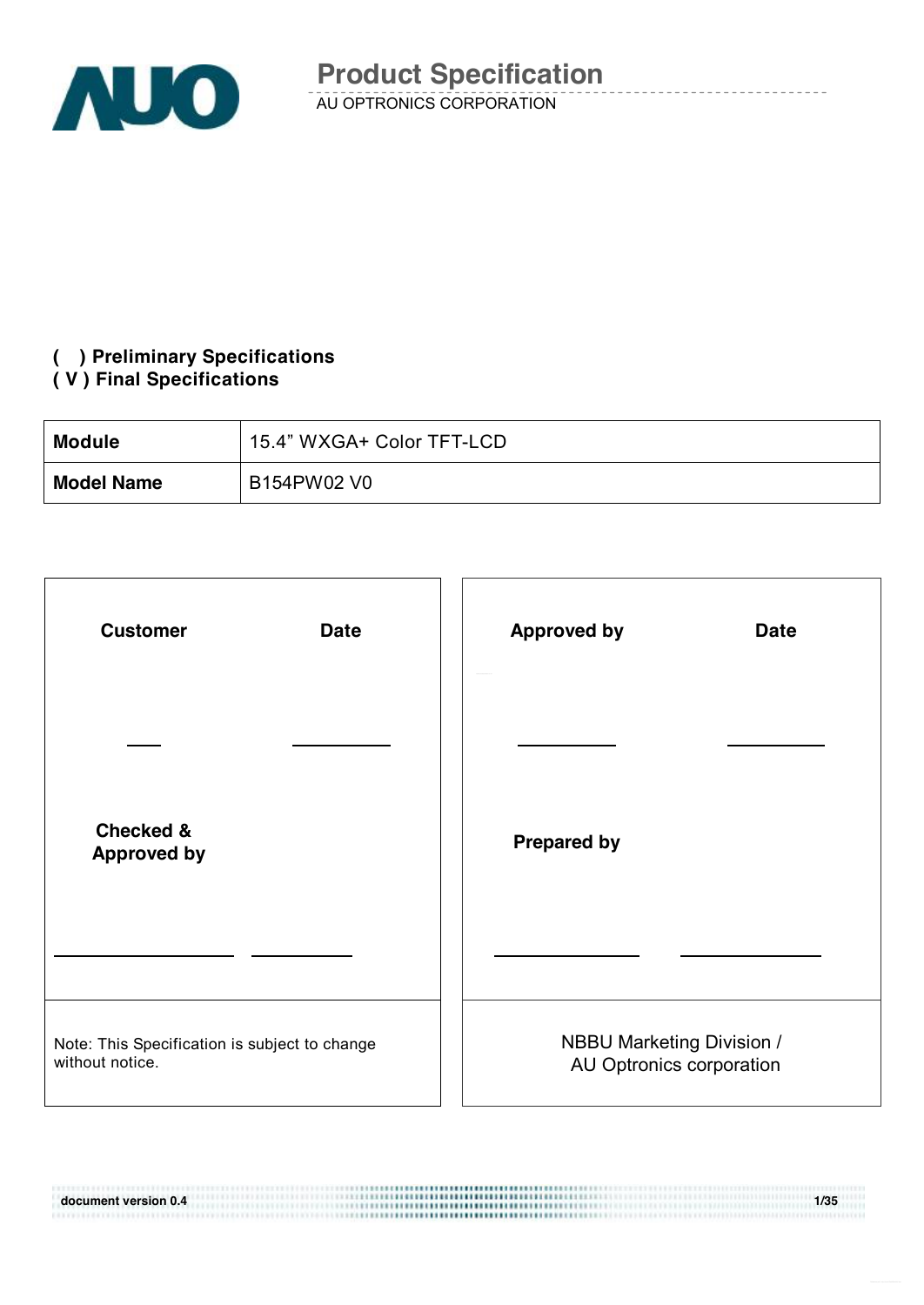

document version 0.4

# **Product Specification**<br>AU OPTRONICS CORPORATION

## **Contents**

| 27 |
|----|
|    |
|    |
|    |
|    |
|    |

 $2/35$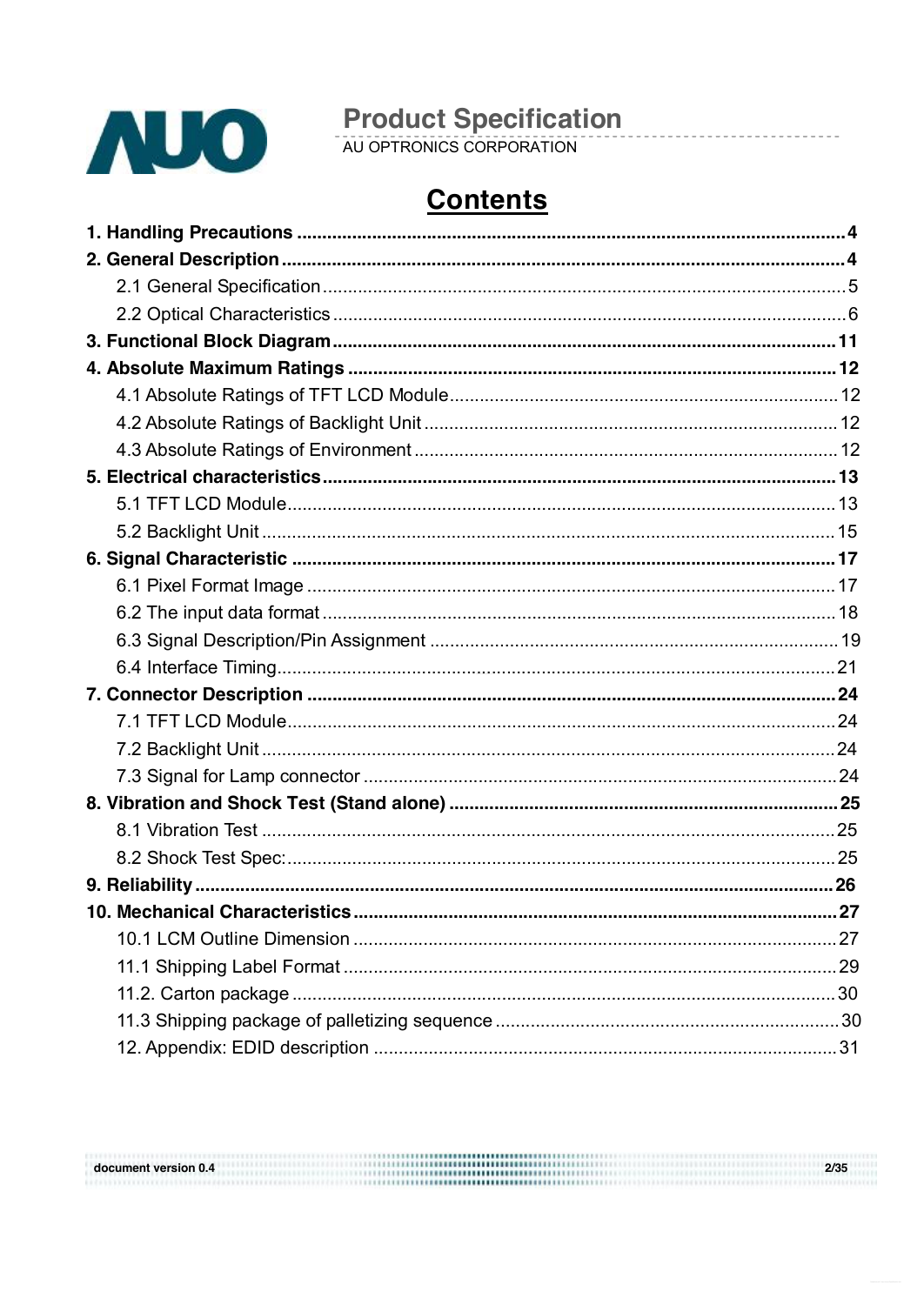

AU OPTRONICS CORPORATION

## **Record of Revision**

| Version and Date   Page |     | <b>Old description</b>                                        | <b>New Description</b>                                               | <b>Remark</b> |
|-------------------------|-----|---------------------------------------------------------------|----------------------------------------------------------------------|---------------|
| 0.1 2006/05/22          | All | <b>First Edition for Customer</b>                             |                                                                      |               |
| 0.2 2006/06/26          | l31 |                                                               | Add 12. Appendix: EDID                                               |               |
| 0.3 2006/08/18          | 5   | White luminance (ICCFL=6.0mA)<br>$ 230 \text{ min}$ (5-point) | White luminance (ICCFL=6.5mA)<br>$ 220 \text{ min} (5\text{-point})$ |               |
| 0.3 2006/08/18          | 31  |                                                               | Modify 12. Appendix: EDID                                            |               |
| 0.4 2006/08/23          | 31  |                                                               | Modify 12. Appendix: EDID                                            |               |

**document version 0.4 3/35**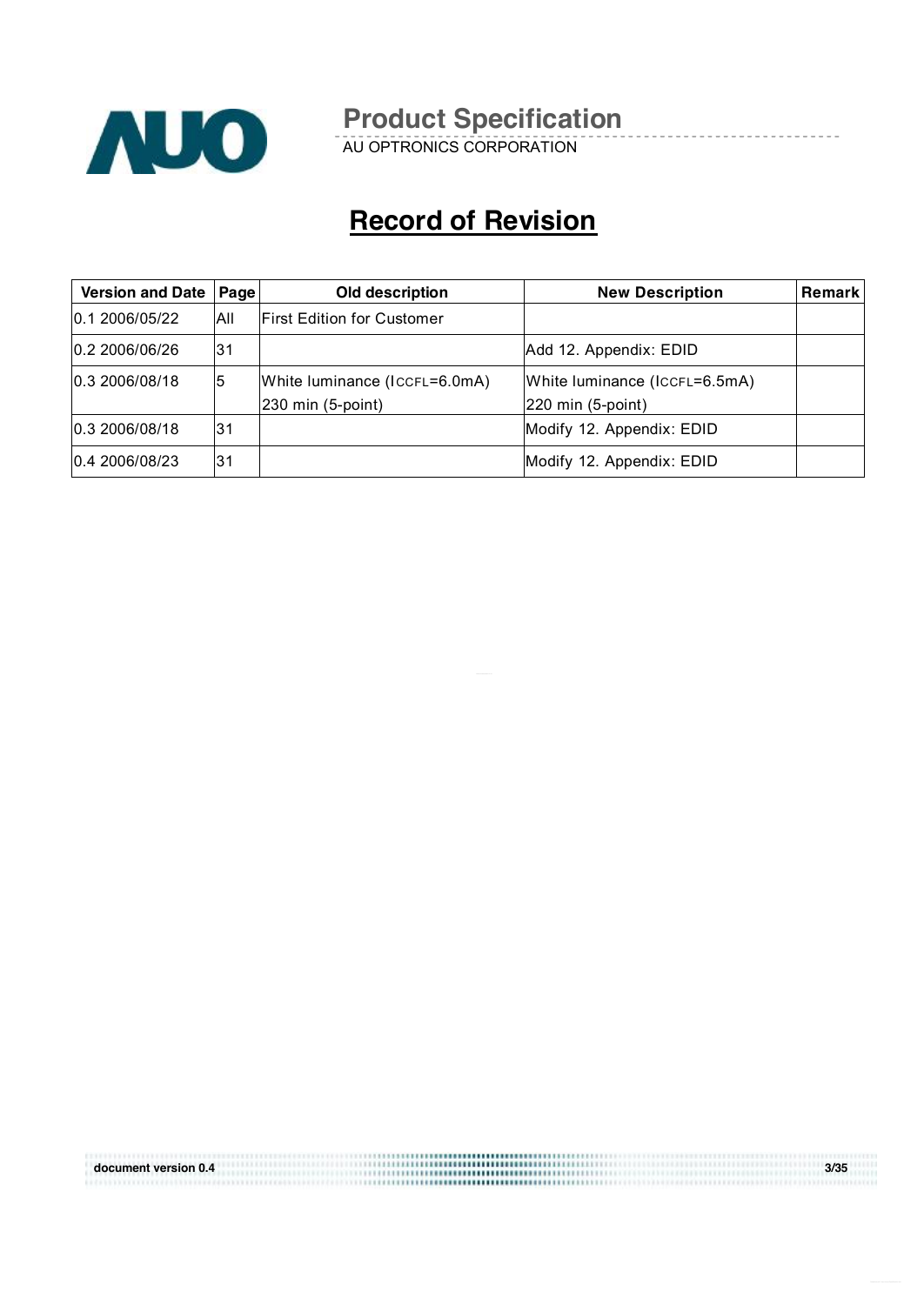

AU OPTRONICS CORPORATION

### **1. Handling Precautions**

- 1) Since front polarizer is easily damaged, pay attention not to scratch it.
- 2) Be sure to turn off power supply when inserting or disconnecting from input connector.
- 3) Wipe off water drop immediately. Long contact with water may cause discoloration or spots.
- 4) When the panel surface is soiled, wipe it with absorbent cotton or other soft cloth.
- 5) Since the panel is made of glass, it may break or crack if dropped or bumped on hard surface.
- 6) Since CMOS LSI is used in this module, take care of static electricity and insure human earth when handling.
- 7) Do not open nor modify the Module Assembly.
- 8) Do not press the reflector sheet at the back of the module to any directions.
- 9) In case if a Module has to be put back into the packing container slot after once it was taken out from the container, do not press the center of the CCFL Reflector edge. Instead, press at the far ends of the CFL Reflector edge softly. Otherwise the TFT Module may be damaged.
- 10)At the insertion or removal of the Signal Interface Connector, be sure not to rotate nor tilt the Interface Connector of the TFT Module.
- 11) After installation of the TFT Module into an enclosure (Notebook PC Bezel, for example), do not twist nor bend the TFT Module even momentary. At designing the enclosure, it should be taken into consideration that no bending/twisting forces are applied to the TFT Module from outside. Otherwise the TFT Module may be damaged.
- 12) Cold cathode fluorescent lamp in LCD contains a small amount of mercury. Please follow local ordinances or regulations for disposal.
- 13)Small amount of materials having no flammability grade is used in the LCD module. The LCD module should be supplied by power complied with requirements of Limited Power Source(, IEC60950 or UL1950), or be applied exemption.
- 14) The LCD module is designed so that the CCFL in it is supplied by Limited Current Circuit(IEC60950 or UL1950). Do not connect the CCFL in Hazardous Voltage Circuit.

### **2. General Description**

B154PW02 V0 is a Color Active Matrix Liquid Crystal Display composed of a TFT LCD panel, a driver circuit, and backlight system. The screen format is intended to support the WXGA+

**document version 0.4 4/35**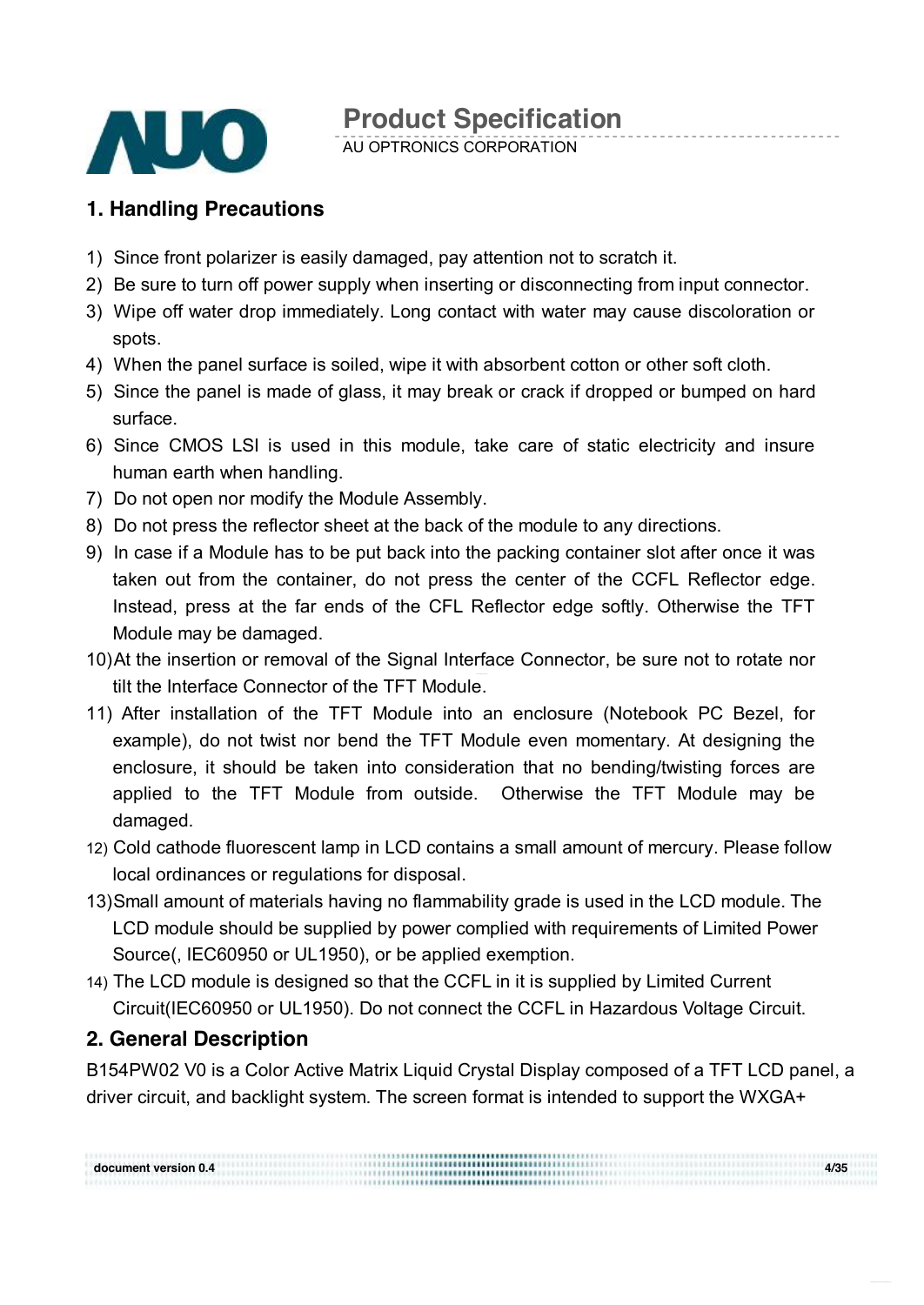

AU OPTRONICS CORPORATION

(1440(H) x 900(V)) screen and 262k colors (RGB 6-bits data driver). All input signals are LVDS interface compatible. Inverter of backlight is included.

B154PW02 V0 is designed for a display unit of notebook style personal computer and industrial machine.

### **2.1 General Specification**

The following items are characteristics summary on the table at 25 ℃ condition:

| <b>Items</b>                       | <b>Unit</b>            | <b>Specifications</b>                  |
|------------------------------------|------------------------|----------------------------------------|
| Screen Diagonal                    | [mm]                   | 391 (15.4W")                           |
| <b>Active Area</b>                 | [mm]                   | 331.2 X 207.0                          |
| Pixels H x V                       |                        | 1440x3(RGB) x 900                      |
| <b>Pixel Pitch</b>                 | [mm]                   | 0.23025X0.23025                        |
| <b>Pixel Arrangement</b>           |                        | R.G.B. Vertical Stripe                 |
| Display Mode                       |                        | Normally White                         |
| White Luminance (IccrL=6.5mA)      | $\lceil cd/m^2 \rceil$ | 250 typ. (5 points average)            |
| Note: IccFL is lamp current        |                        | 220 min. (5 points average)<br>(Note1) |
| <b>Luminance Uniformity</b>        |                        | 1.25 max. $(5 \text{ points})$         |
| <b>Contrast Ratio</b>              |                        | 400 typ                                |
| <b>Optical Rise Time/Fall Time</b> | [msec]                 | 4/12 typ.                              |
| Nominal Input Voltage VDD          | [Volt]                 | $+3.3$ typ.                            |
| <b>Power Consumption</b>           | [Watt]                 | 7.5max.(with inverter)                 |
| Weight                             | [Grams]                | 550 max. (with inverter)               |
| <b>Physical Size</b>               | [mm]                   | 344.0 typ. x 222.0 typ. x 6.1 max.     |
| <b>Electrical Interface</b>        |                        | 2 channel LVDS                         |
| <b>Surface Treatment</b>           |                        | Glare, Hardness 3H, Reflectance 4.3%   |
| <b>Support Color</b>               |                        | 262K colors (RGB 6-bit)                |
| <b>Temperature Range</b>           |                        |                                        |
| Operating                          | [°C]                   | 0 to $+50$                             |
| Storage (Non-Operating)            | $\Gamma^{\circ}$ Cl    | $-20$ to $+60$                         |
| RoHS Compliance                    |                        | <b>RoHS Compliance</b>                 |

**document version 0.4 5/35**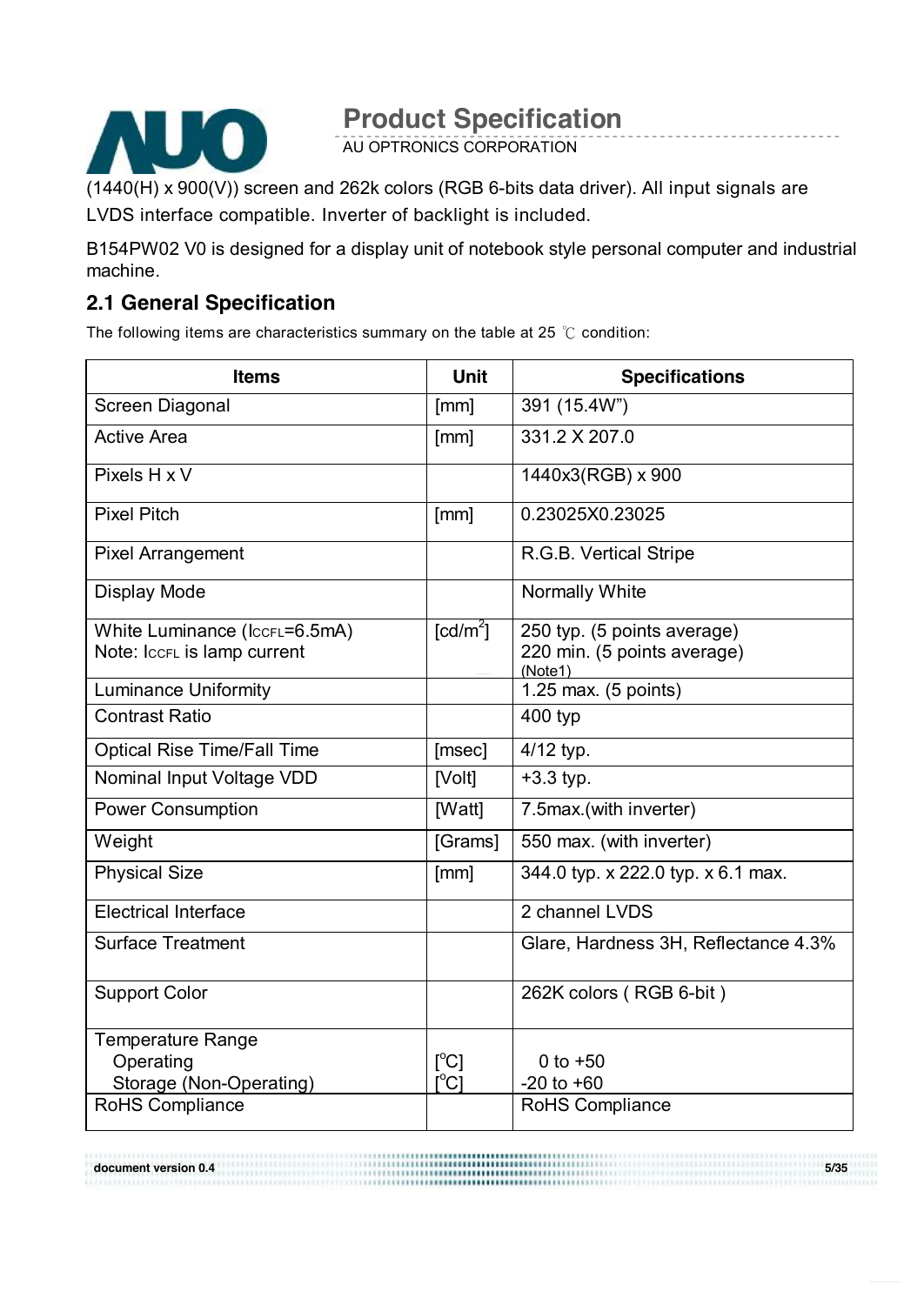

AU OPTRONICS CORPORATION

### **2.2 Optical Characteristics**

The optical characteristics are measured under stable conditions at 25℃ (Room Temperature):

| <b>Item</b>                               | <b>Unit</b>          | <b>Conditions</b>     |                    | Min.  | Typ.  | Max.                     | <b>Note</b>    |
|-------------------------------------------|----------------------|-----------------------|--------------------|-------|-------|--------------------------|----------------|
| <b>White Luminance</b><br>$lccFL = 6.5mA$ | [cd/m <sup>2</sup> ] | 5 points average      |                    | 220   | 250   | $\overline{\phantom{a}}$ | 1, 4, 5.       |
| <b>Viewing Angle</b>                      | [degree]             | Horizontal            | (Right)            | 50    | 60    |                          | 9              |
|                                           | [degree]             | $CR = 10$             | (Left)             | 50    | 60    |                          |                |
|                                           | [degree]             | Vertical<br>$CR = 10$ | (Upper)<br>(Lower) | 50    | 60    |                          |                |
|                                           | [degree]             |                       |                    | 50    | 60    |                          |                |
| <b>Luminance Uniformity</b>               |                      | 5 Points              |                    |       |       | 1.25                     | 1              |
| <b>Luminance Uniformity</b>               |                      | 13 Points             |                    |       |       | 1.50                     | $\overline{2}$ |
| <b>CR: Contrast Ratio</b>                 |                      |                       |                    |       | 400   | $\overline{\phantom{a}}$ | 6              |
| Cross talk                                | $\%$                 |                       |                    |       |       | 4                        | $\overline{7}$ |
| Response Time                             | [msec]               | <b>Rising</b>         |                    |       | 4     | 8                        | 8              |
|                                           | [msec]               | Falling               |                    |       | 12    | 17                       |                |
|                                           | [msec]               | Rising + Falling      |                    |       | 16    | 25                       |                |
| Color / Chromaticity                      |                      | Red x                 |                    | 0.560 | 0.590 | 0.620                    | 2,8            |
| Coordinates<br>(CIE 1931)                 |                      | Red y                 |                    | 0.315 | 0.345 | 0.375                    |                |
|                                           |                      | Green x               |                    | 0.285 | 0.315 | 0.345                    |                |
|                                           |                      | Green y               |                    | 0.520 | 0.555 | 0.580                    |                |
|                                           |                      | Blue x                |                    | 0.125 | 0.155 | 0.185                    |                |
|                                           |                      | Blue y                |                    | 0.115 | 0.145 | 0.175                    |                |
|                                           |                      | White x               |                    | 0.290 | 0.313 | 0.343                    |                |
|                                           |                      | White y               |                    | 0.299 | 0.329 | 0.350                    |                |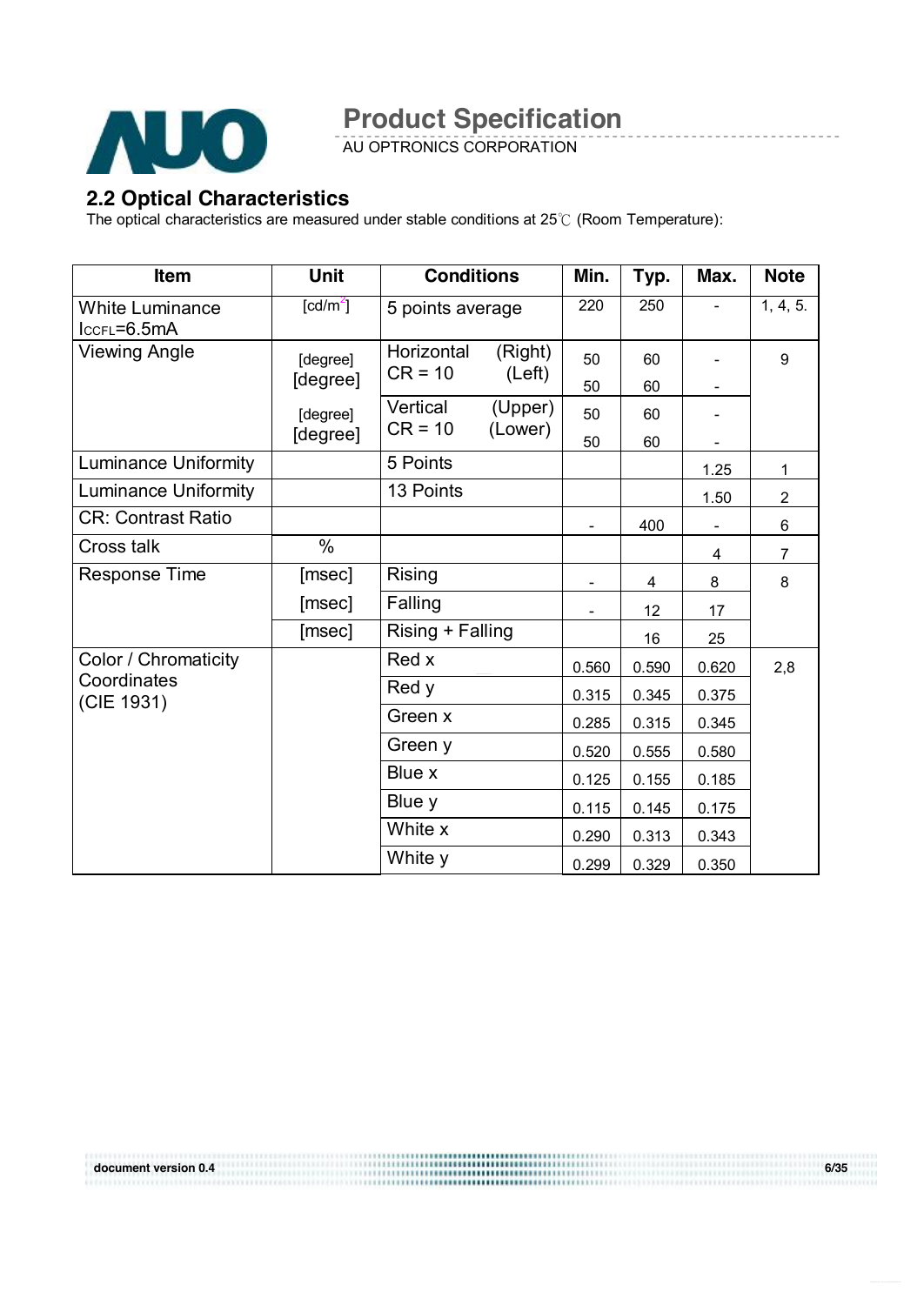

AU OPTRONICS CORPORATION

Note 1: 5 points position (Display area : 331.2mm x 207.0mm)



Note 2: 13 points position



Note 3: The luminance uniformity of 5 and 13 points is defined by dividing the maximum luminance values by the minimum test point luminance



Note 4: Measurement method

|                      | ,,,,,,,,,,,,,,,,,,,,,,,,,,,,,,,,,,,          |      |
|----------------------|----------------------------------------------|------|
| document version 0.4 | ,,,,,,,, <b>,,,,,,,,,,,,,,,,,,,</b> ,,,,,,,  | 7/35 |
|                      | ,,,,,,, <b>,,,,,,,,,,,,,,,,,,</b> ,,,,,,,,,, |      |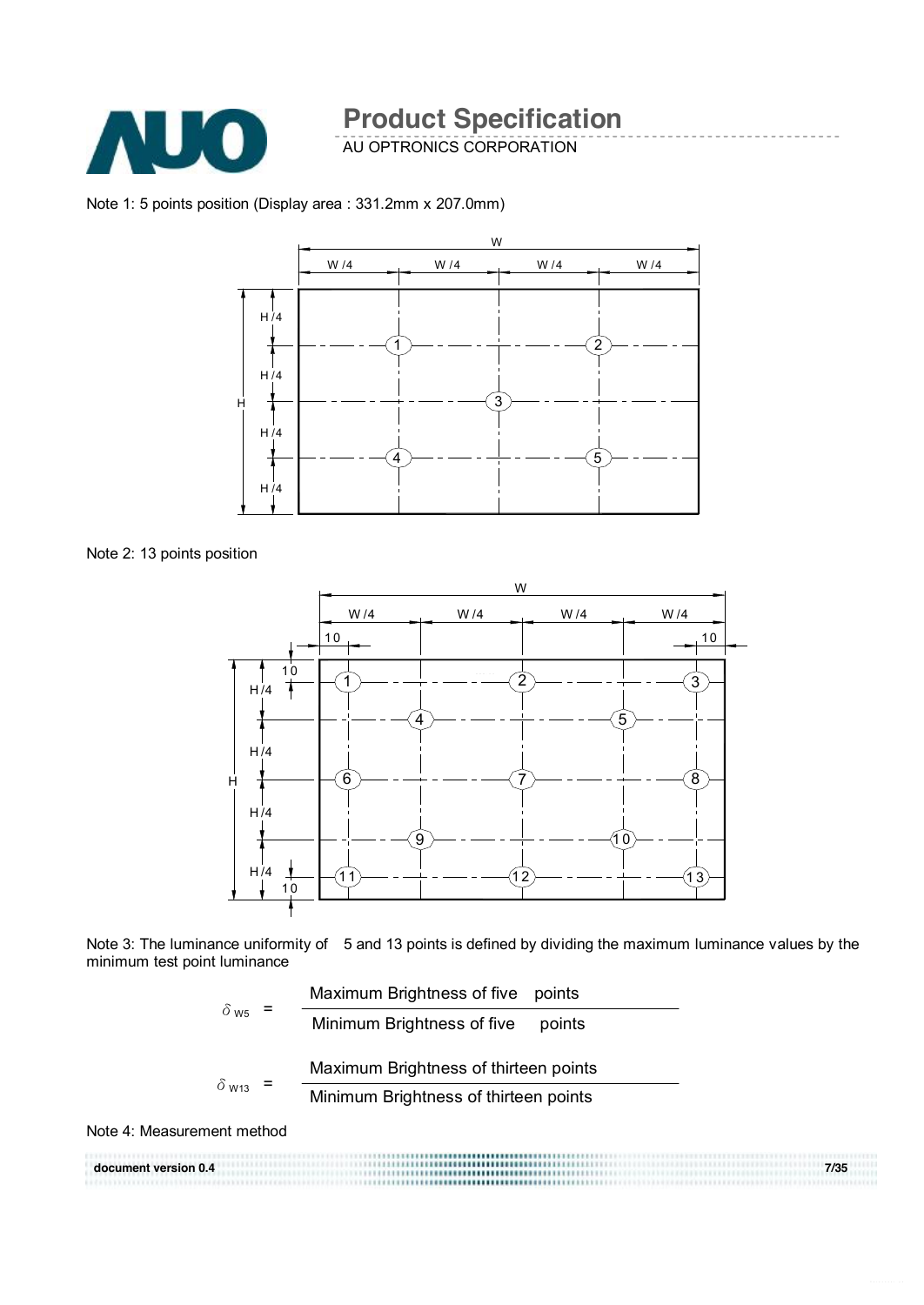

AU OPTRONICS CORPORATION

The LCD module should be stabilized at given temperature for 30 minutes to avoid abrupt temperature change during measuring. In order to stabilize the luminance, the measurement should be executed after lighting Backlight for 30 minutes in a stable, windless and dark room.



Center of the screen

Note 5: Definition of Average Luminance of White  $(Y_1)$ :

Measure the luminance of gray level 63 at 5 points,  $Y_L = [L (1) + L (2) + L (3) + L (4) + L (5)] / 5$ L (x) is corresponding to the luminance of the point X at Figure in Note (1).

Note 6: Definition of contrast ratio:

Contrast ratio is calculated with the following formula.

Contrast ratio (CR)= Brightness on the "White" state Brightness on the "Black" state

Note 7: Definition of Cross Talk (CT)

 $CT = |Y_B - Y_A| / Y_A \times 100$  (%)

**Where** 

YA = Luminance of measured location without gray level 0 pattern (cd/m2)

| document version 0.4 | ,,,,,,,,,,,,,,,,,,,,,,,,,,,,,,,,,,,,, | 8/35 |
|----------------------|---------------------------------------|------|
|                      |                                       |      |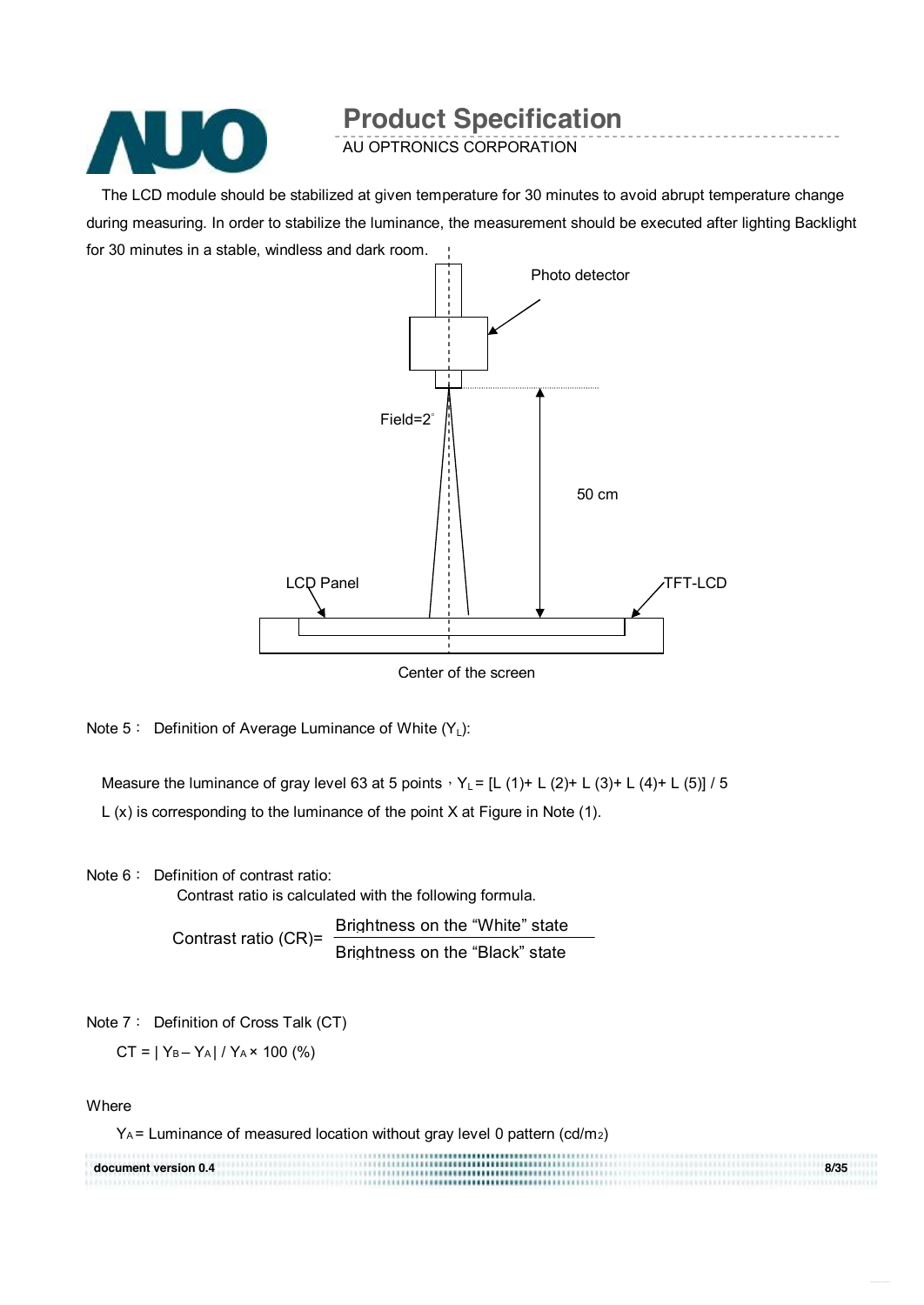



Note 8: Definition of response time:

The output signals of BM-7 or equivalent are measured when the input signals are changed from "Black" to "White" (falling time) and from "White" to "Black" (rising time), respectively. The response time interval between the 10% and 90% of amplitudes. Refer to figure as below.



**document version 0.4 9/35**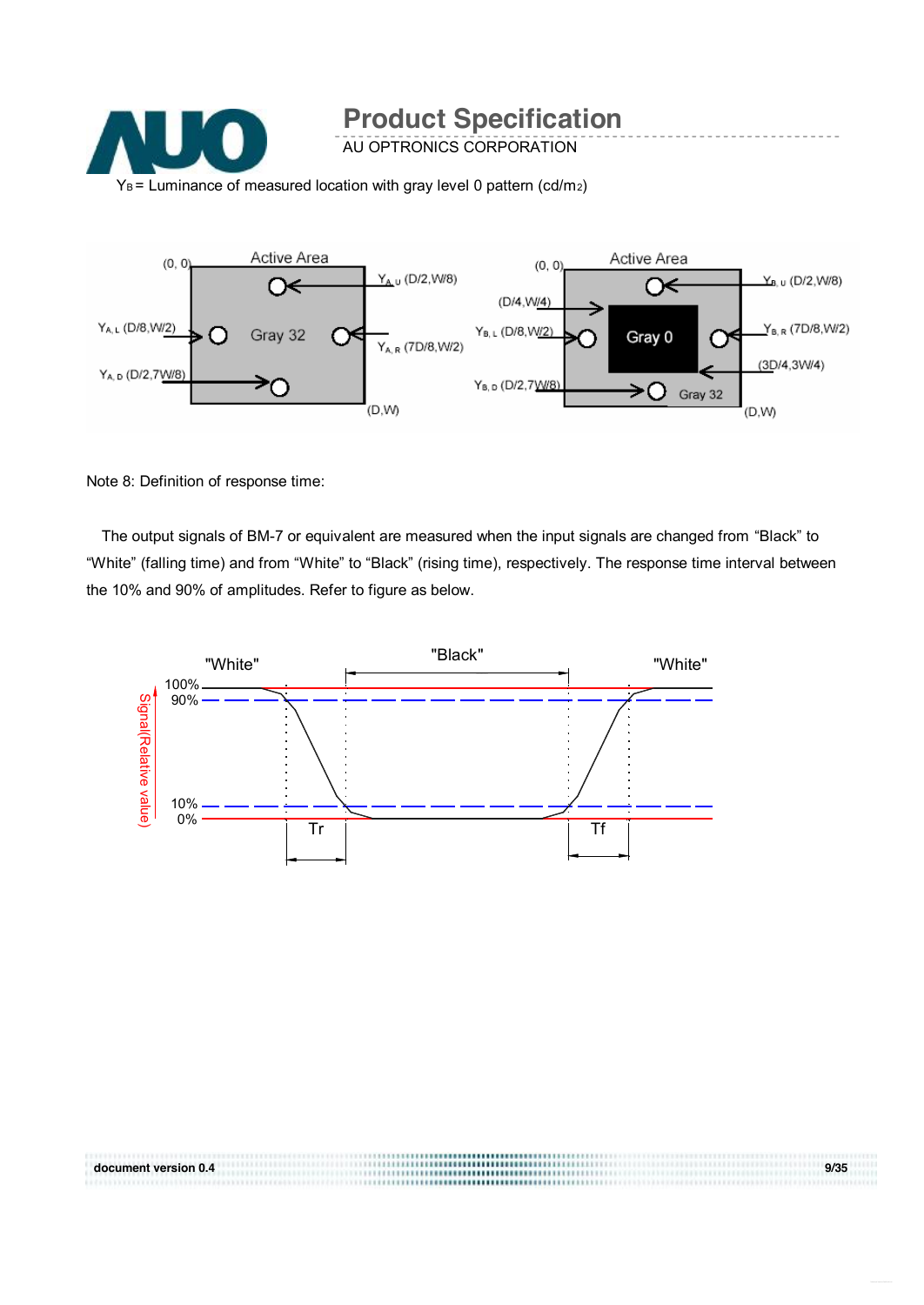

AU OPTRONICS CORPORATION

Note 9. Definition of viewing angle

Viewing angle is the measurement of contrast ratio  $\geq$  10, at the screen center, over a 180° horizontal and 180° vertical range (off-normal viewing angles). The 180° viewing angle range is broken down as follows; 90° (θ) horizontal left and right and 90° (Φ) vertical, high (up) and low (down). The measurement direction is typically perpendicular to the display surface with the screen rotated about its center to develop the desired measurement viewing angle.



**document version 0.4** 10/35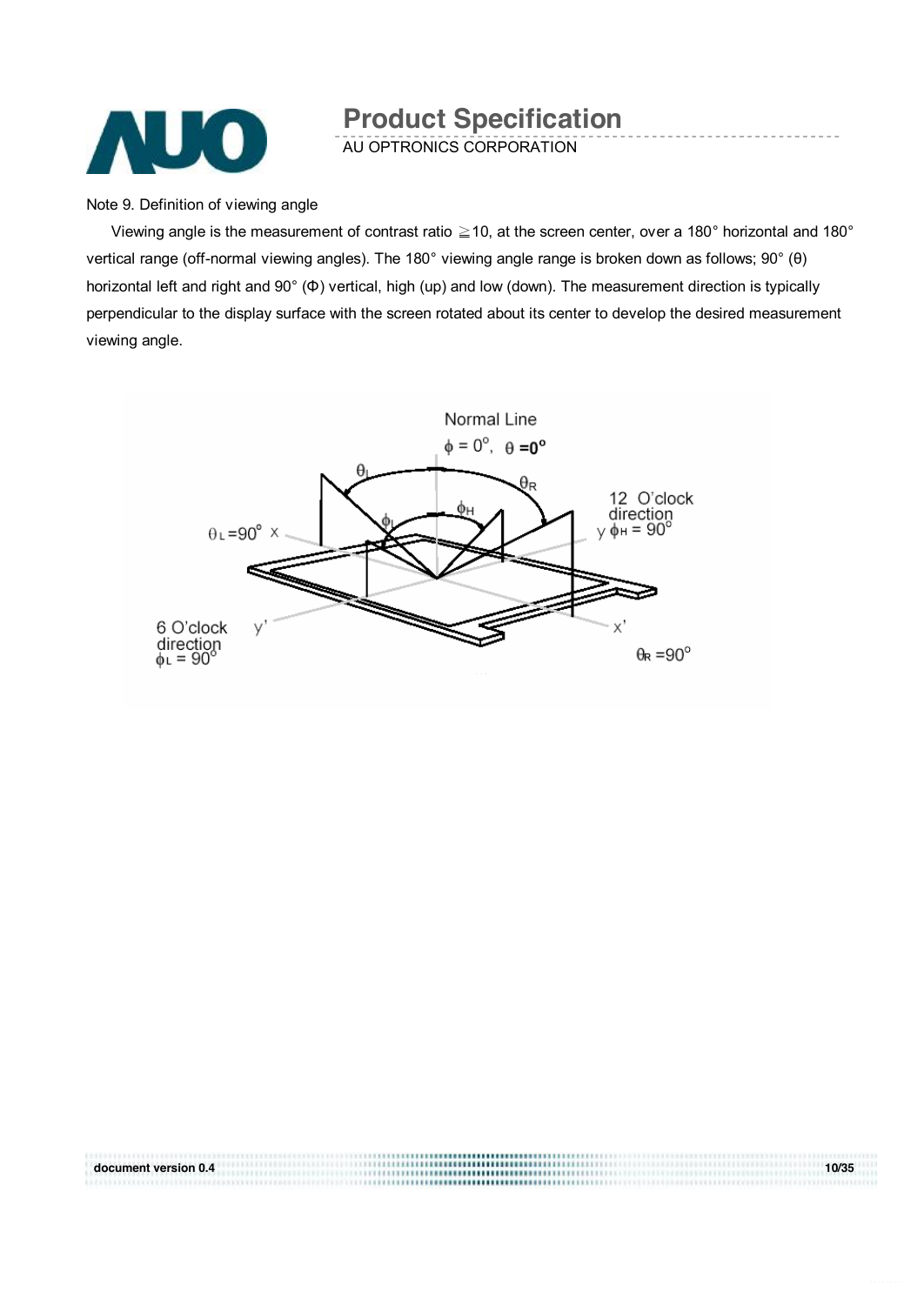

AU OPTRONICS CORPORATION

### **3. Functional Block Diagram**

The following diagram shows the functional block of the 15.4WXGA+ TFT/LCD Module:



**document version 0.4 11/35**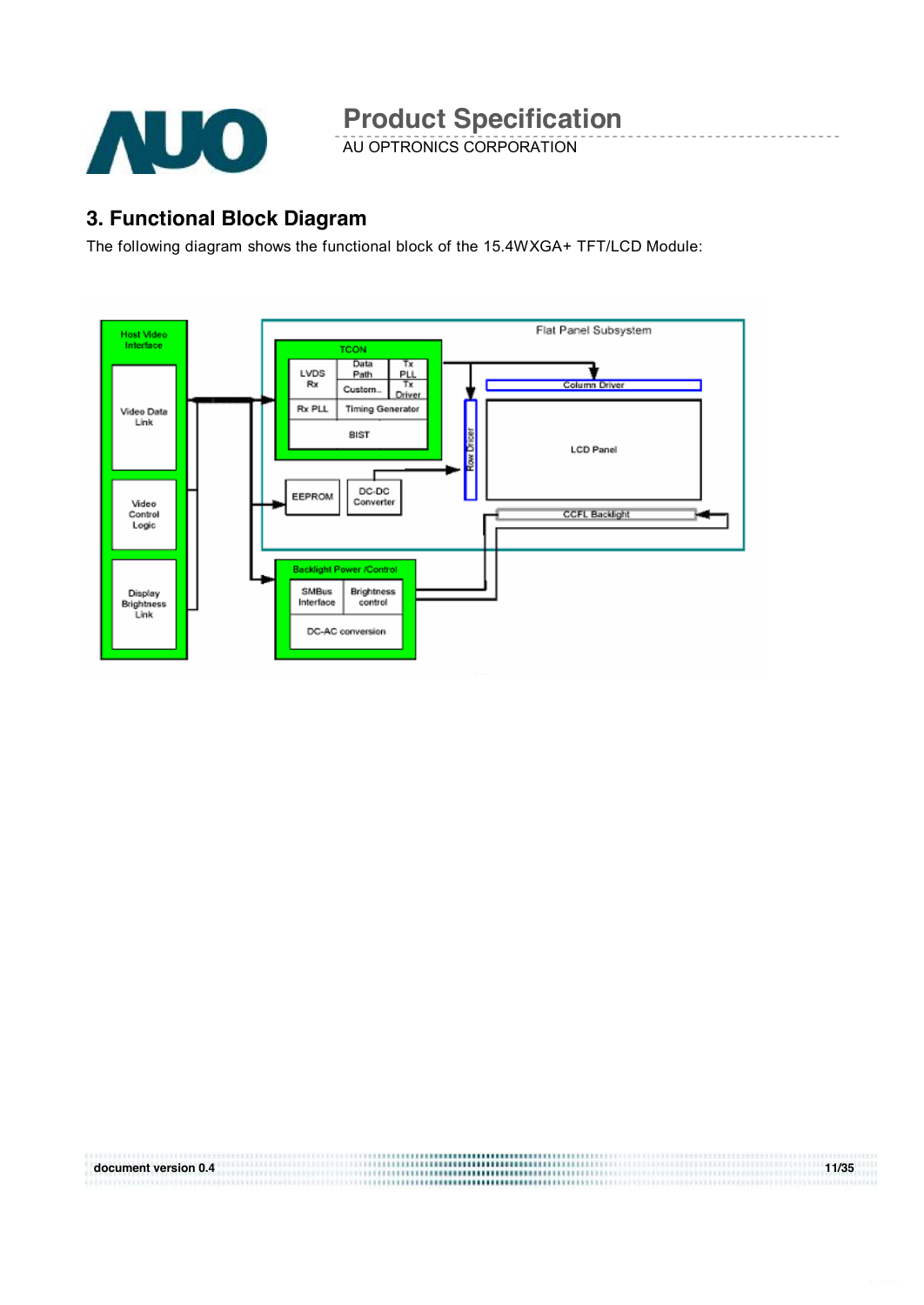

AU OPTRONICS CORPORATION

### **4. Absolute Maximum Ratings**

Absolute maximum ratings of the module is as following:

#### **4.1 Absolute Ratings of TFT LCD Module**

| ltem            | Svmbol | Min    | Max  | Unit   | <b>Conditions</b> |
|-----------------|--------|--------|------|--------|-------------------|
| Logic/LCD Drive | Vin    | $-0.3$ | +4.u | [Volt] | Note 1 T          |

#### **4.2 Absolute Ratings of Backlight Unit**

| Item                | <b>Symbol</b> | Min | Max | Unit        | <b>Conditions</b> |
|---------------------|---------------|-----|-----|-------------|-------------------|
| <b>CCFL Current</b> | <b>ICCFL</b>  |     | 6.5 | [mA]<br>rms | Note 1,2          |

### **4.3 Absolute Ratings of Environment**

| <b>Item</b>                  | Symbol     | Min   | Max   | Unit                                    | <b>Conditions</b> |
|------------------------------|------------|-------|-------|-----------------------------------------|-------------------|
| <b>Operating Temperature</b> | TOP        |       | $+50$ | $\mathsf{I}^\circ\mathsf{C} \mathsf{I}$ | Note 3            |
| <b>Operation Humidity</b>    | <b>HOP</b> | --    | 95    | [%RH]                                   | Note 3            |
| Storage Temperature          | TST        | $-20$ | $+60$ | [°C]                                    | Note 3            |
| <b>Storage Humidity</b>      | HST        | b     | 95    | [%RH]                                   | Note 3            |

Note 1: At Ta (25℃ )

Note 2: Permanent damage to the device may occur if exceed maximum values

Note 3: For quality performance, please refer to AUO IIS(Incoming Inspection Standard).

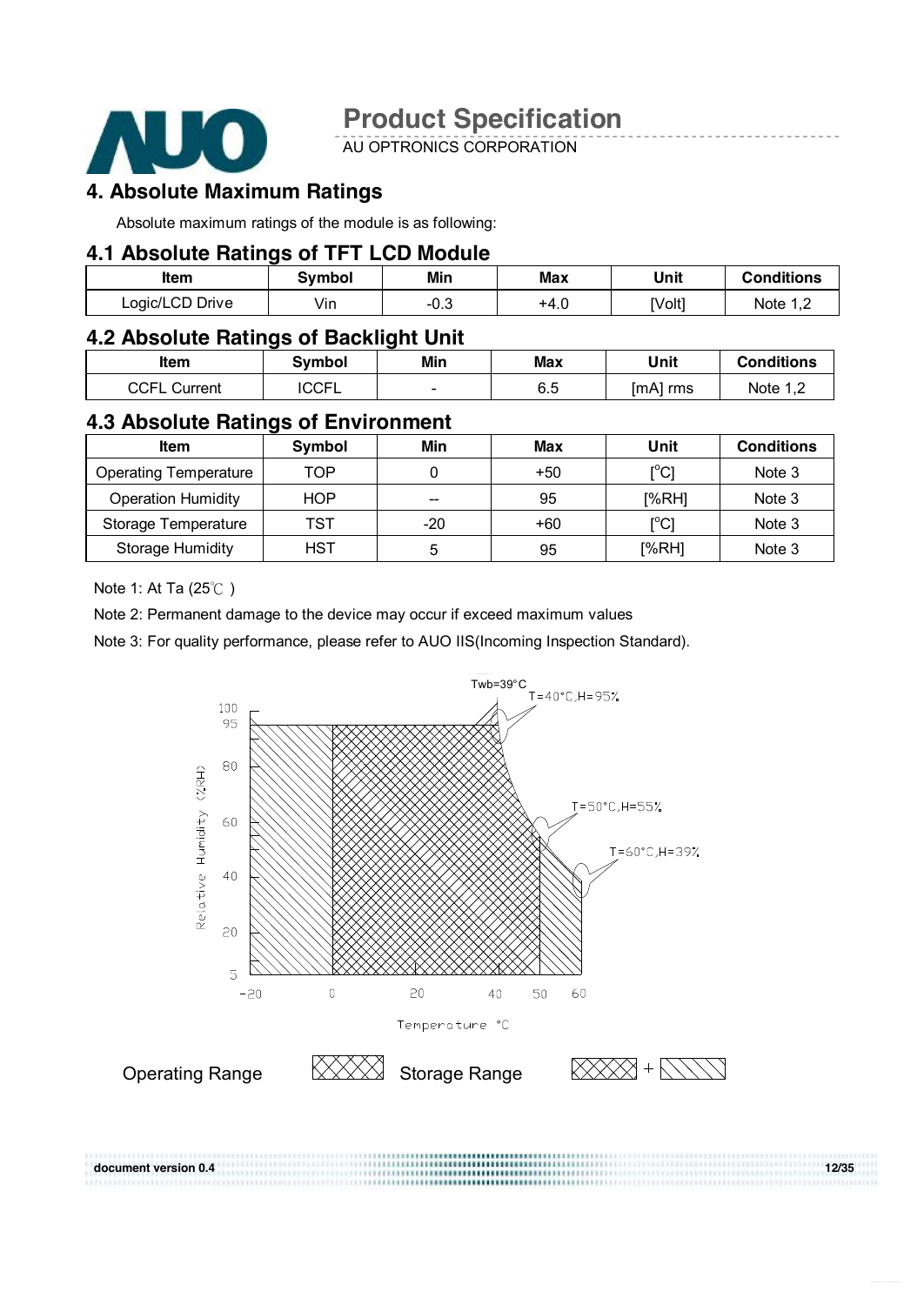

AU OPTRONICS CORPORATION

#### **5. Electrical characteristics**

#### **5.1 TFT LCD Module**

#### **5.1.1 Power Specification**

Input power specifications are as follows;

| <b>Symble</b> | <b>Parameter</b>                         | <b>Min</b> | Typ | <b>Max</b> | <b>Units</b> | <b>Note</b> |
|---------------|------------------------------------------|------------|-----|------------|--------------|-------------|
| <b>VDD</b>    | Logic/LCD Drive<br>Voltage               | 3.0        | 3.3 | 3.6        | [Volt]       |             |
| <b>PDD</b>    | <b>VDD Power</b>                         |            |     | 1.5        | [Watt]       | Note 1      |
| <b>IDD</b>    | <b>IDD Current</b>                       |            | 400 | 500        | [mA]         | Note 1      |
| <b>IRush</b>  | <b>Inrush Current</b>                    |            |     | 2000       | [MA]         | Note 2      |
| <b>VDDrp</b>  | Allowable                                |            |     | 100        | [mV]         |             |
|               | Logic/LCD Drive<br><b>Ripple Voltage</b> |            |     |            | $p-p$        |             |

Note 1: Maximum Measurement Condition: Black Patterm

Note 2: Measure Condition





**Vin rising time**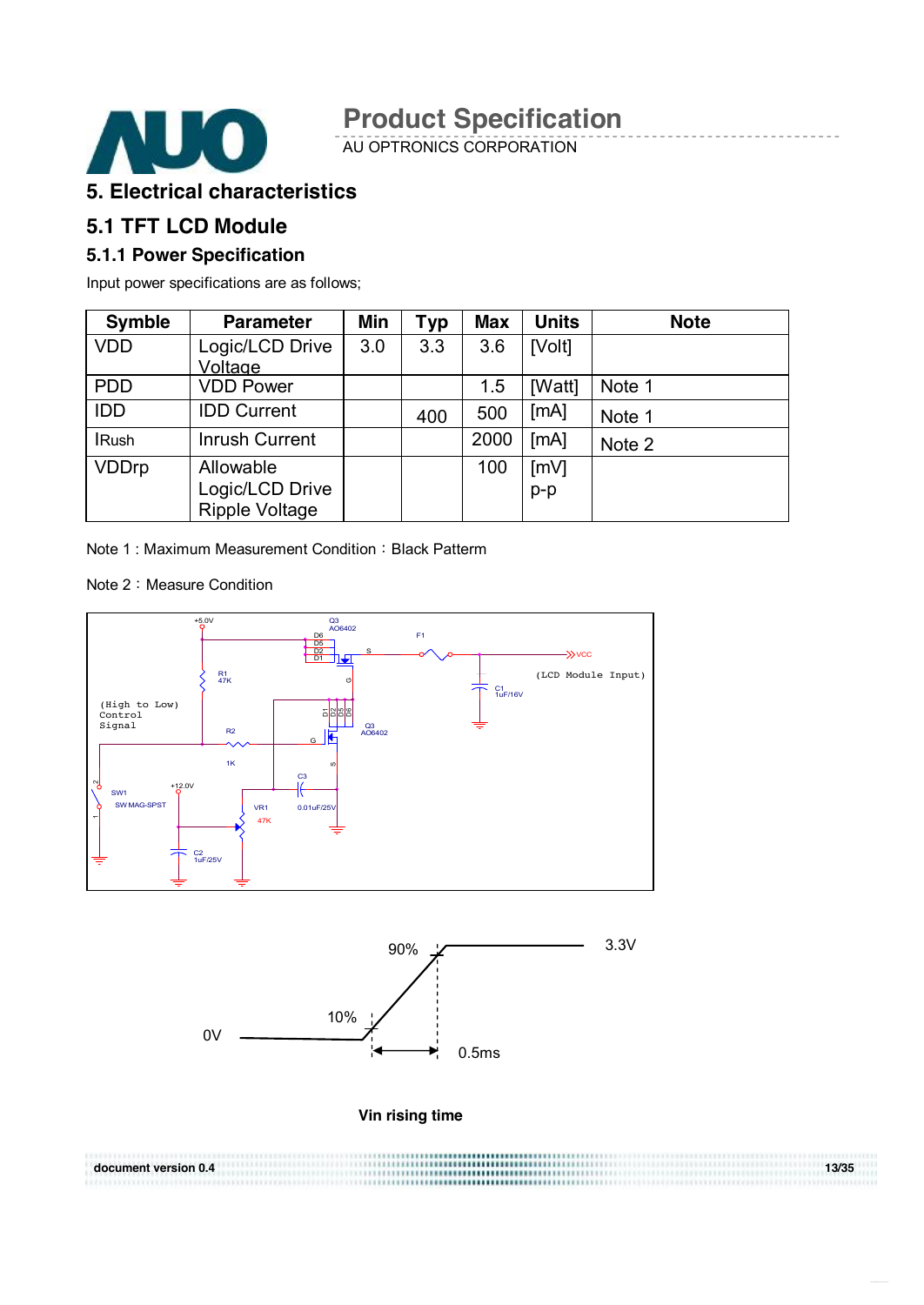

AU OPTRONICS CORPORATION

#### **5.1.2 Signal Electrical Characteristics**

Input signals shall be low or High-impedance state when VDD is off.

It is recommended to refer the specifications of THC63LVDF84A(Thine Electronics Inc.) in detail.

Signal electrical characteristics are as follows;

| <b>Parameter</b> | <b>Condition</b>                                 | Min    | <b>Max</b> | <b>Unit</b> |
|------------------|--------------------------------------------------|--------|------------|-------------|
| Vth              | Differential Input High<br>Threshold (Vcm=+1.2V) |        | 100        | [mV]        |
| Vtl              | Differential Input Low<br>Threshold (Vcm=+1.2V)  | $-100$ |            | [mV]        |
| Vcm              | Differential Input<br>Common Mode Voltage        | 1.125  | 1.375      | [V]         |

Note: LVDS Signal Waveform



**document version 0.4 14/35**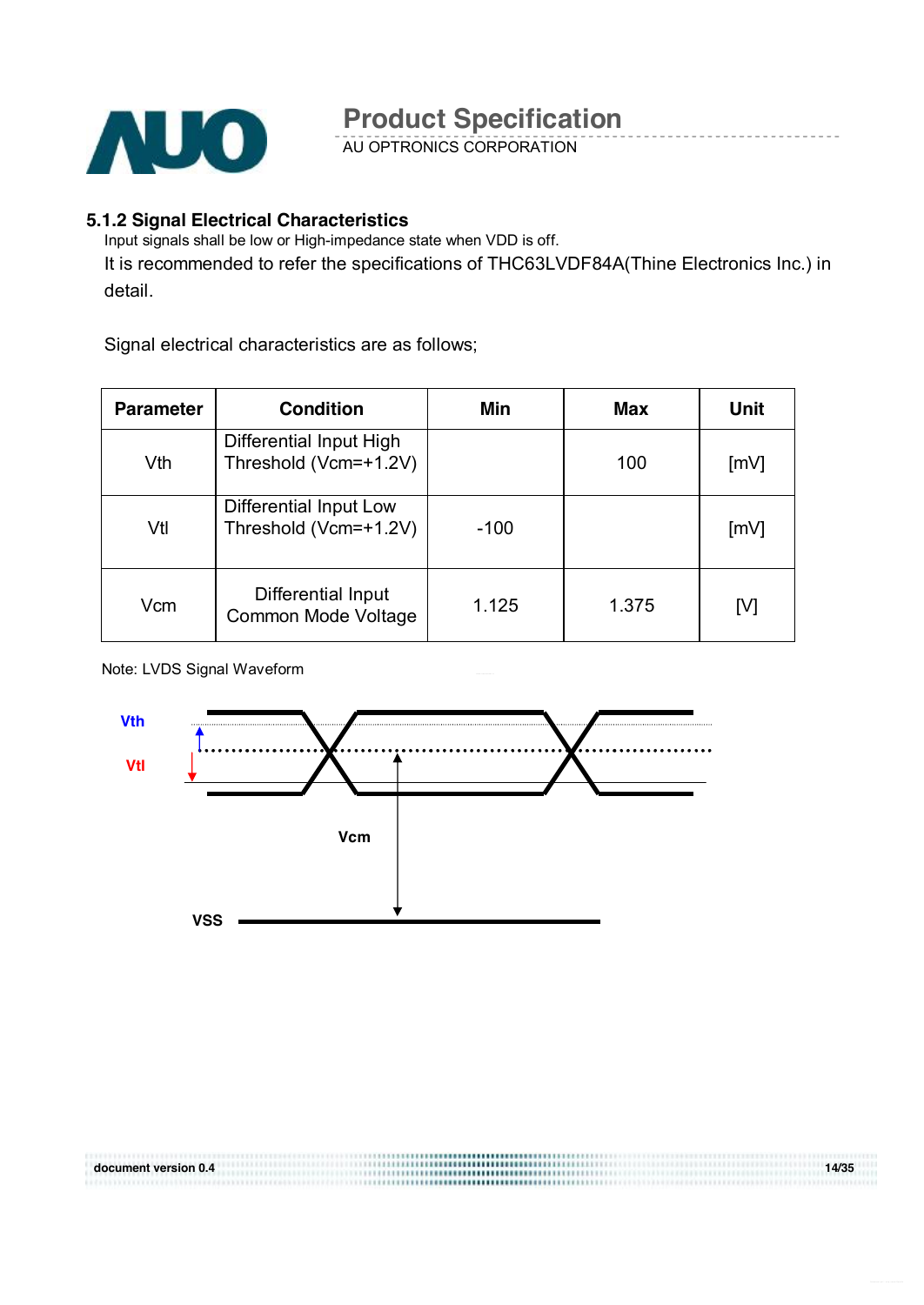

AU OPTRONICS CORPORATION

### **5.2 Backlight Unit**

Parameter guideline for CCFL Inverter

| <b>Parameter</b>                                 | <b>Min</b> | <b>Typ</b> | <b>Max</b> | <b>Units</b>           | <b>Condition</b>                           |
|--------------------------------------------------|------------|------------|------------|------------------------|--------------------------------------------|
| <b>White Luminance</b><br>5 points average       | 220        | 250        |            | $\lceil cd/m^2 \rceil$ | $(Ta=25^\circ \textcirc C)$                |
| <b>CCFL current(ICCFL)</b>                       |            | 6.5        |            | $[mA]$ rms             | $(Ta=25^{\circ}C)$                         |
| <b>CCFL Frequency(FccFL)</b>                     |            | 62         |            | [KHz]                  | Note 2<br>$(Ta=25^{\circ}C)$<br>Note $3,4$ |
| <b>CCFL Ignition Voltage(Vs)</b>                 | 1340       |            |            | [Volt] rms             | $(Ta=0^{\circ}C)$<br>Note 5                |
| <b>CCFL Ignition Voltage(Vs)</b>                 | 1030       |            |            | [Volt] rms             | $(Ta=25^{\circ}$ C)<br>Note 5              |
| <b>CCFL Voltage (Reference)</b><br>$(Vc$ CFL $)$ | 620        | 720        | 910        | [Volt] rms             | $(Ta=25^{\circ}C)$<br>Note 6               |
| <b>CCFL Power consumption</b><br>(PccFL)         |            | 4.30       | 4.70       | [Watt]                 | $(Ta=25^{\circ}C)$<br>Note 6               |

Note 1: Typ are AUO recommended Design Points.

\*1 All of characteristics listed are measured under the condition using the AUO Test inverter.

\*2 In case of using an inverter other than listed, it is recommended to check the inverter carefully.

Sometimes, interfering noise stripes appear on the screen, and substandard luminance or flicker at low power may happen.

\*3 In designing an inverter, it is suggested to check safety circuit very carefully. Impedance of CCFL, for instance, becomes more than 1 [M ohm] when CFL is damaged.

\*4 Generally, CCFL has some amount of delay time after applying kick-off voltage. It is recommended to keep on applying kick-off voltage for 1 [Sec] until discharge.

\*5 CCFL discharge frequency must be carefully chosen so as not to produce interfering noise stripes on the screen.

\*6 Reducing CCFL current increases CCFL discharge voltage and generally increases CCFL discharge

frequency. So all the parameters of an inverter should be carefully designed so as not to produce too much leakage current from high-voltage output of the inverter.

Note 2: It should be employed the inverter which has "Duty Dimming", if ICCFL is less than 4mA.

Note 3: CCFL discharge frequency should be carefully determined to avoid interference between inverter and TFT LCD.

| document version 0.4 | ,,,,,,,,,,,,,,,,,,,,,,,,,,,,,,,,,,,<br>,,,,,,,,,,,,,,,,,,,,,,,,,,,,,,,,,,, | 15/35 |
|----------------------|----------------------------------------------------------------------------|-------|
|                      | ,,,,,,,,,,,,,,,,,,,,,,,,,,,,,,,,,,,,                                       |       |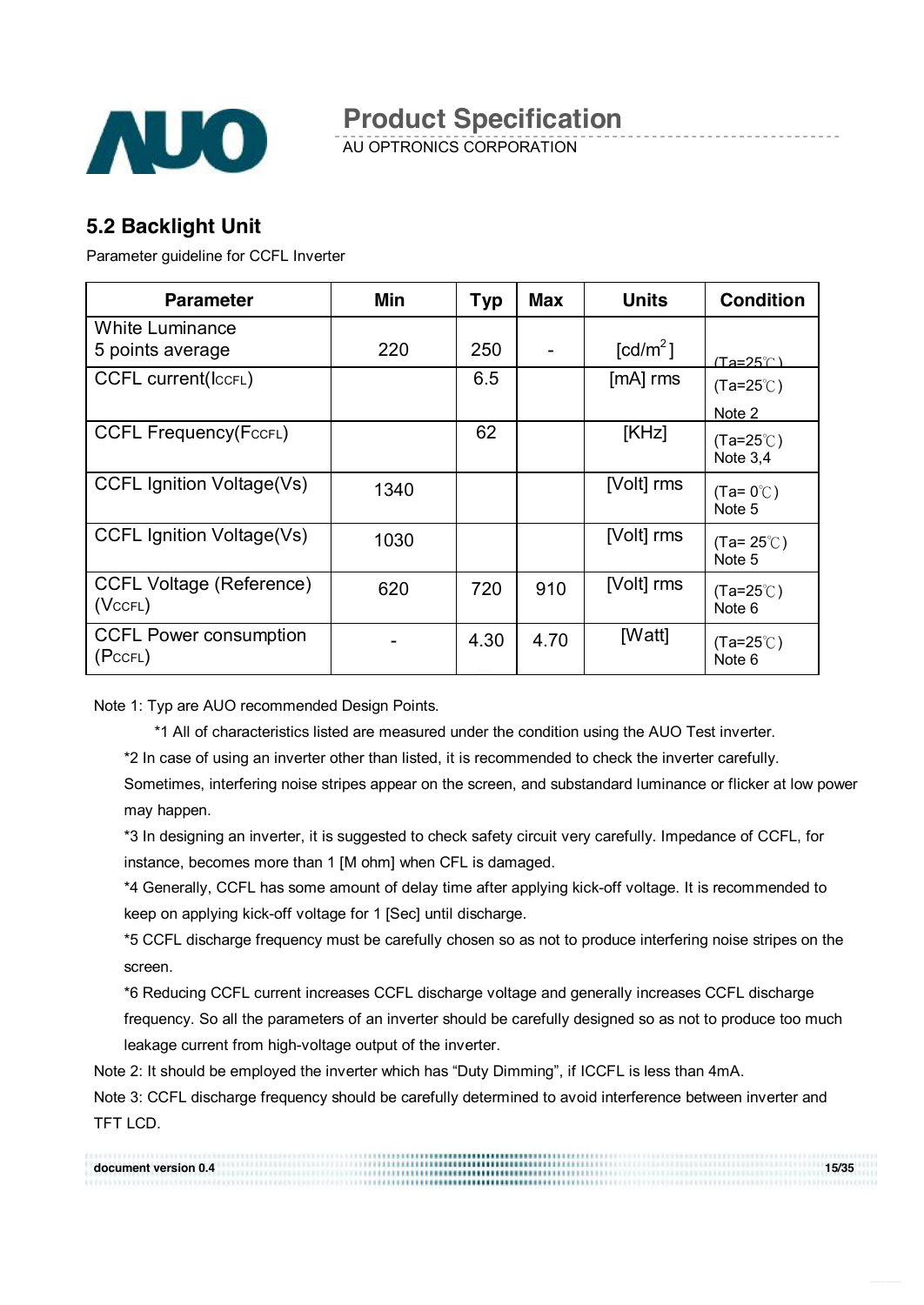

AU OPTRONICS CORPORATION

Note 4: The frequency range will not affect to lamp life and reliability characteristics.

Note 5: CCFL inverter should be able to give out a power that has a generating capacity of over 1,340 voltage. Lamp units need 1,300 voltage minimum for ignition.

Note 6: Calculator value for reference (ICCFL\*VCCFL=PCCFL)

Note 7: Requirements for a system inverter design, which is intended to have a better display performance, a better power efficiency and a more reliable lamp, are following.

**document version 0.4 16/35** 

It shall help increase the lamp lifetime and reduce leakage current.

a. The asymmetry rate of the inverter waveform should be less than 10%.

b. The distortion rate of the waveform should bewithin √2 ±10%.

\* Inverter output waveform had better be more similar to ideal sine wave.



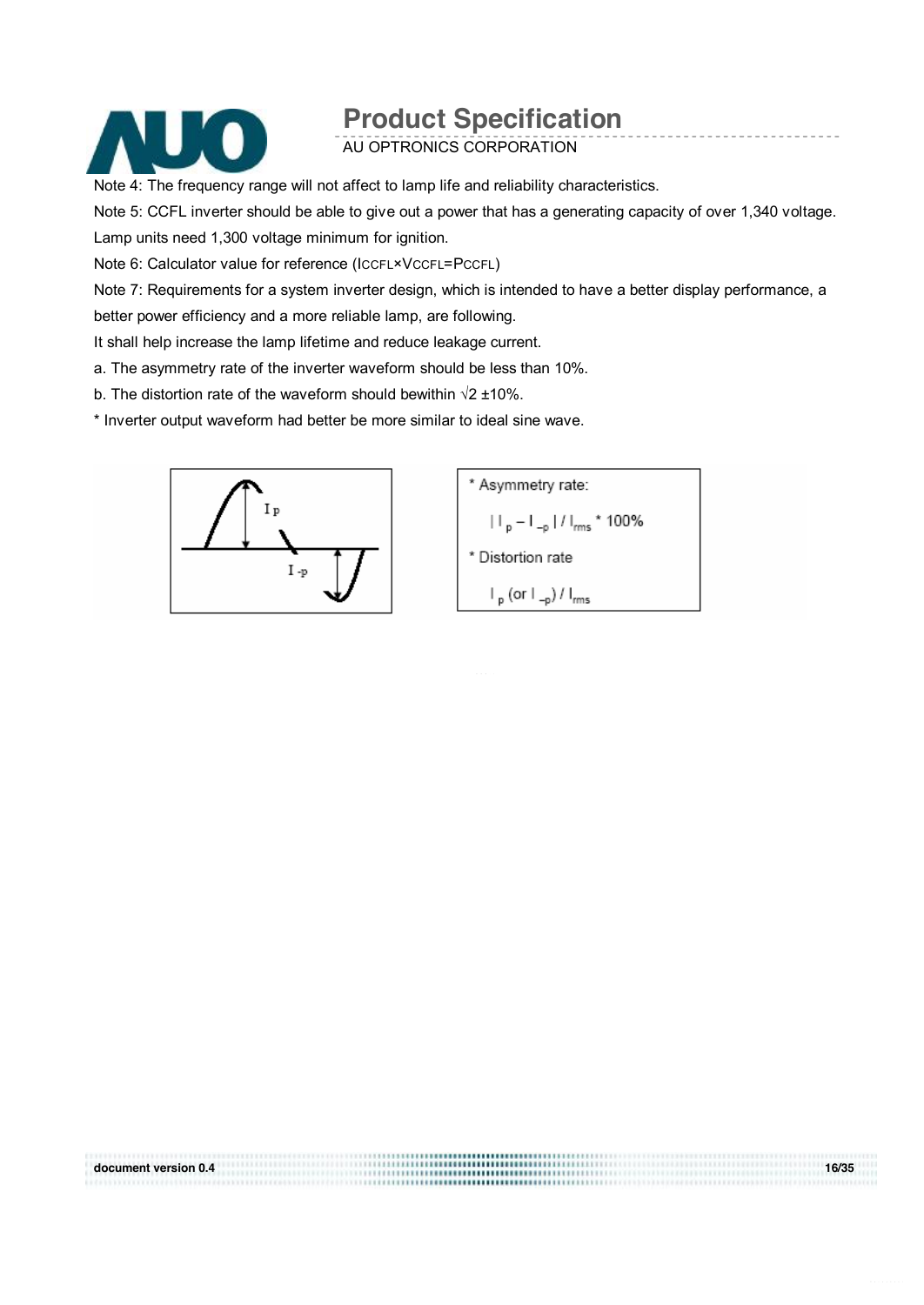

AU OPTRONICS CORPORATION

### **6. Signal Characteristic**

### **6.1 Pixel Format Image**

Following figure shows the relationship of the input signals and LCD pixel format.



..................................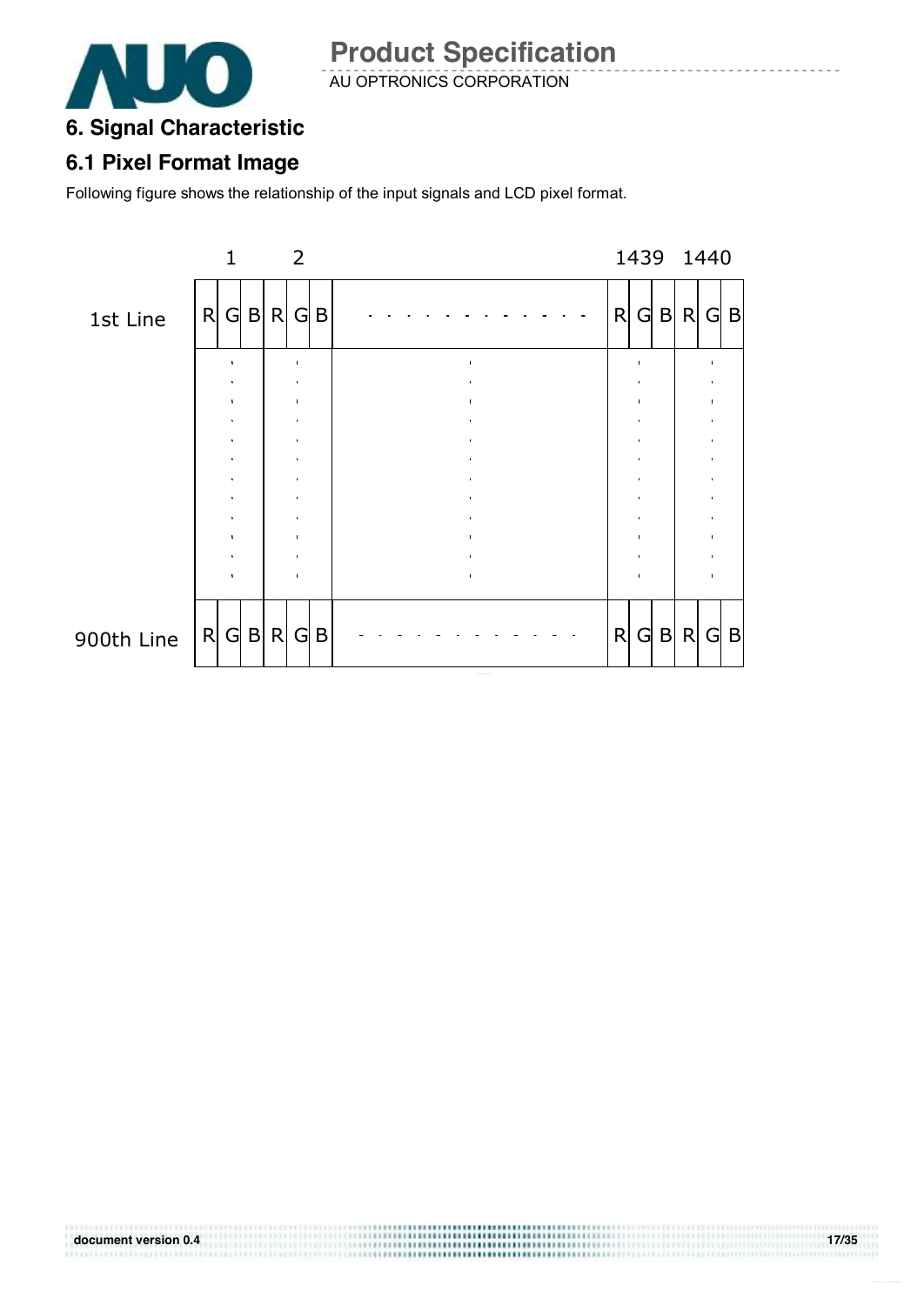

AU OPTRONICS CORPORATION

### **6.2 The input data format**



| <b>Signal Name</b>   | <b>Description</b>                                                 |
|----------------------|--------------------------------------------------------------------|
| V <sub>EDID</sub>    | +3.3V EDID Power                                                   |
| CLK <sub>EDID</sub>  | <b>EDID Clock Input</b>                                            |
| <b>DATAEDID</b>      | <b>EDID Data Input</b>                                             |
| ORXIN0-, ORXIN0+     | Odd LVDS differential data input (ORed0-ORed5, OGreen0)            |
| ORXIN1-, ORXIN1+     | Odd LVDS differential data input (OGreen1-OGreen5, OBIue0-OBIue1)  |
| ORXIN2-, ORXIN2+     | Odd LVDS differential data input(OBlue2-OBlue5, Hsync, Vsync, DE)  |
| ORXCLKIN-, ORXCLKIN+ | Odd LVDS differential clock input                                  |
| ERXINO-, ERXINO+     | Even LVDS differential data input(ERed0-ERed5, EGreen0)            |
| ERXIN1-, ERXIN1+     | Even LVDS differential data input (EGreen1-EGreen5, EBIue0-EBIue1) |
| ERXIN2-, ERXIN2+     | Even LVDS differential data input(EBlue2-EBlue5)                   |
| ERXCLKIN-, ERXCLKIN+ | Even LVDS differential clock input                                 |
| <b>VDD</b>           | +3.3V Power Supply                                                 |
| <b>GND</b>           | Ground                                                             |

Note: Output signals from any system shall be low or High-impedance state when VDD is off.

..................................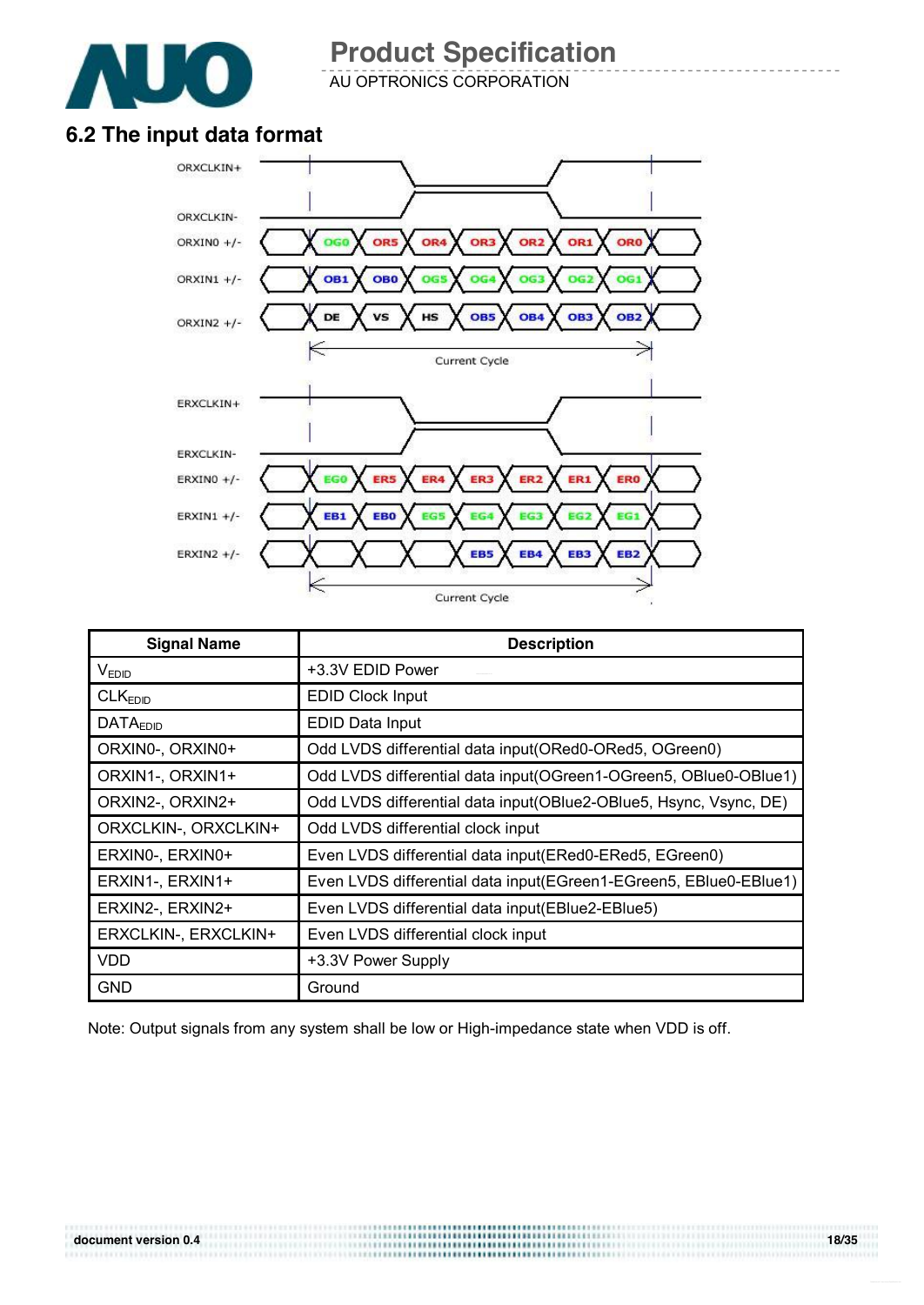

AU OPTRONICS CORPORATION

### **6.3 Signal Description/Pin Assignment**

LVDS is a differential signal technology for LCD interface and high speed data transfer device.

| PIN#                    | <b>SIGNAL NAME</b>  | <b>DESCRIPTION</b>             |
|-------------------------|---------------------|--------------------------------|
| 1                       | <b>VSS</b>          | Power Ground                   |
| $\overline{2}$          | <b>VDD</b>          | +3.3V Power Supply             |
| 3                       | <b>VDD</b>          | +3.3V Power Supply             |
| $\overline{\mathbf{4}}$ | VEDID               | +3.3V EDID Power               |
| 5                       | <b>AGING</b>        | Aging Mode Power Supply        |
| 6                       | CLK <sub>EDID</sub> | <b>EDID Clock Input</b>        |
| $\overline{7}$          | <b>DATAEDID</b>     | EDID Data Input                |
| 8                       | Odd Rin0-           | -LVDS Differential Data Input  |
| 9                       | Odd_Rin0+           | +LVDS Differential Data Input  |
| 10                      | <b>VSS</b>          | Power Ground                   |
| 11                      | Odd Rin1-           | -LVDS Differential Data Input  |
| 12                      | Odd Rin1+           | +LVDS Differential Data Input  |
| 13                      | <b>VSS</b>          | Power Ground                   |
| 14                      | Odd Rin2-           | -LVDS Differential Data Input  |
| 15                      | Odd_Rin2+           | +LVDS Differential Data Input  |
| 16                      | <b>VSS</b>          | Power Ground                   |
| 17                      | Odd_ClkIN-          | -LVDS Differential Clock Input |
| 18                      | Odd ClkIN+          | +LVDS Differential Clock Input |
| 19                      | <b>VSS</b>          | Power Ground                   |
| 20                      | Even Rin0-          | -LVDS Differential Data Input  |
| 21                      | Even Rin0+          | +LVDS Differential Data Input  |
| 22                      | <b>VSS</b>          | Power Ground                   |
| 23                      | Even Rin1-          | -LVDS Differential Data Input  |
| 24                      | Even_Rin1+          | +LVDS Differential Data Input  |
| 25                      | <b>VSS</b>          | Power Ground                   |
| 26                      | Even_Rin2-          | -LVDS Differential Data Input  |
| 27                      | Even_Rin2+          | +LVDS Differential Data Input  |
| 28                      | <b>VSS</b>          | Power Ground                   |
| 29                      | Even ClkIN-         | -LVDS Differential Clock Input |
| 30                      | Even ClkIN+         | +LVDS Differential Clock Input |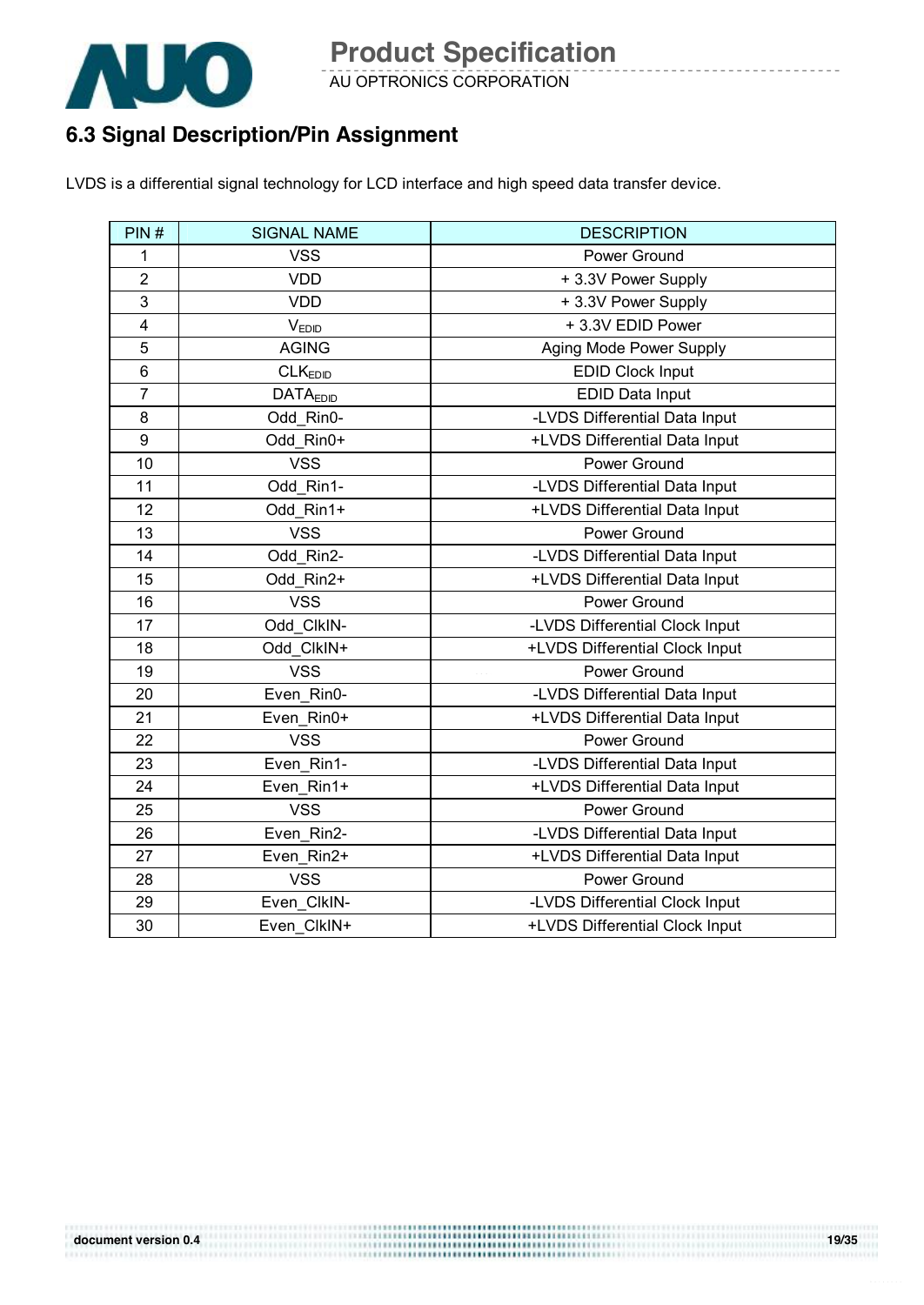

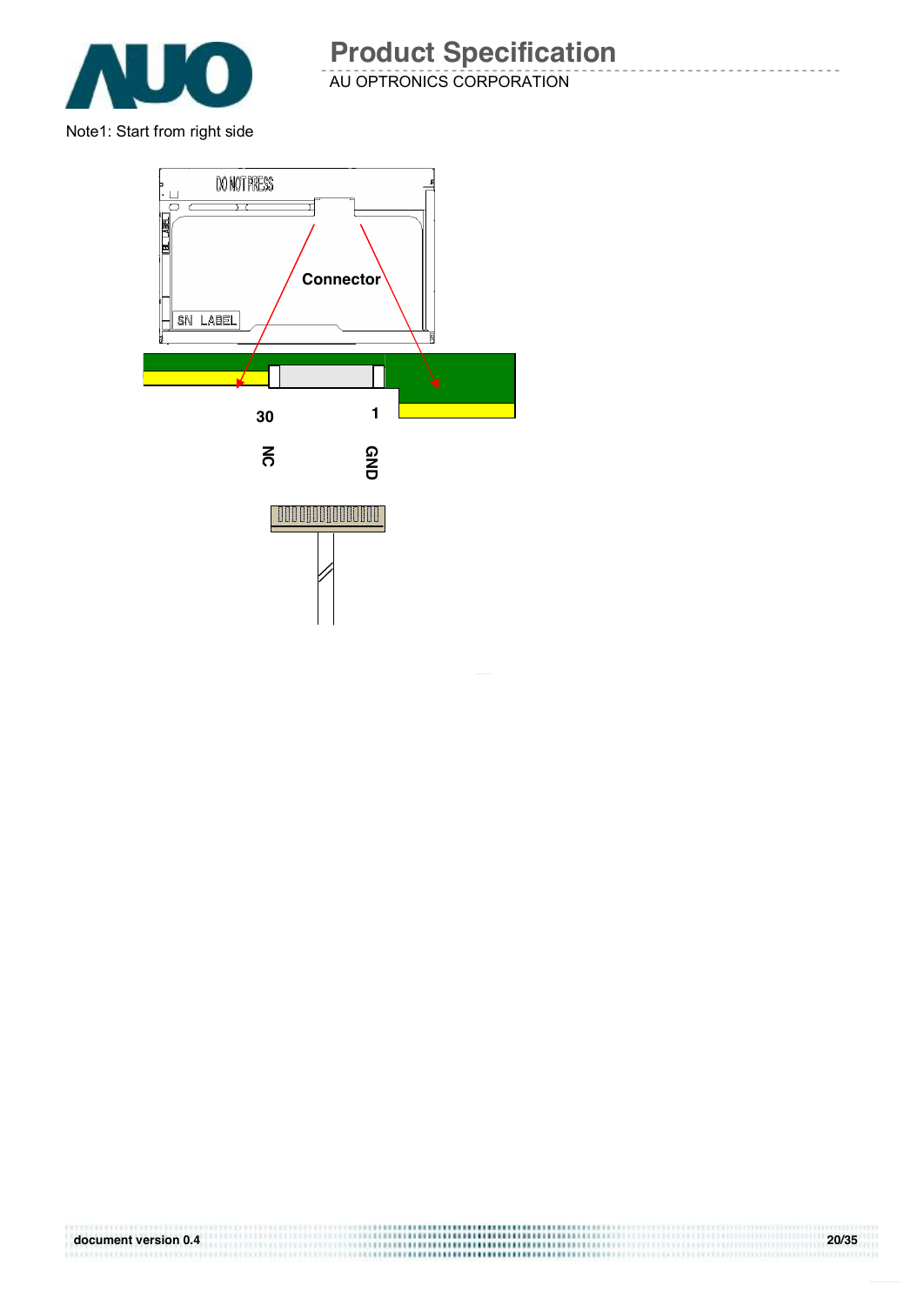

### **6.4 Interface Timing**

### **6.4.1 Timing Characteristics**

Basically, interface timings should match the 1440X900 /60Hz manufacturing guide line timing.

|                     | <b>Parameter</b> | Symbol                      | Min. | Typ. | Max.                     | Unit                           |
|---------------------|------------------|-----------------------------|------|------|--------------------------|--------------------------------|
| Frame Rate          |                  |                             | 50   | 60   | $\overline{\phantom{0}}$ | Hz                             |
| Clock frequency     |                  | $1/\text{T}_{\text{Clock}}$ | 50   | 48.2 | 60.2                     | MHz                            |
|                     | Period           | $T_{V}$                     | 904  | 912  | 2048                     |                                |
| Vertical<br>Section | Active           | $T_{VD}$                    | 900  | 900  | 900                      | $T_{Line}$                     |
|                     | <b>Blanking</b>  | $T_{VB}$                    | 4    | 12   |                          |                                |
|                     | Period           | Tн                          | 760  | 880  | 1024                     |                                |
| Horizontal          | Active           | $\mathsf{T}_{\mathsf{HD}}$  | 720  | 720  | 720                      | ${\mathsf T}_{\mathsf{Clock}}$ |
| Section             | <b>Blanking</b>  | Т <sub>нв</sub>             | 40   | 160  |                          |                                |

Note : DE mode only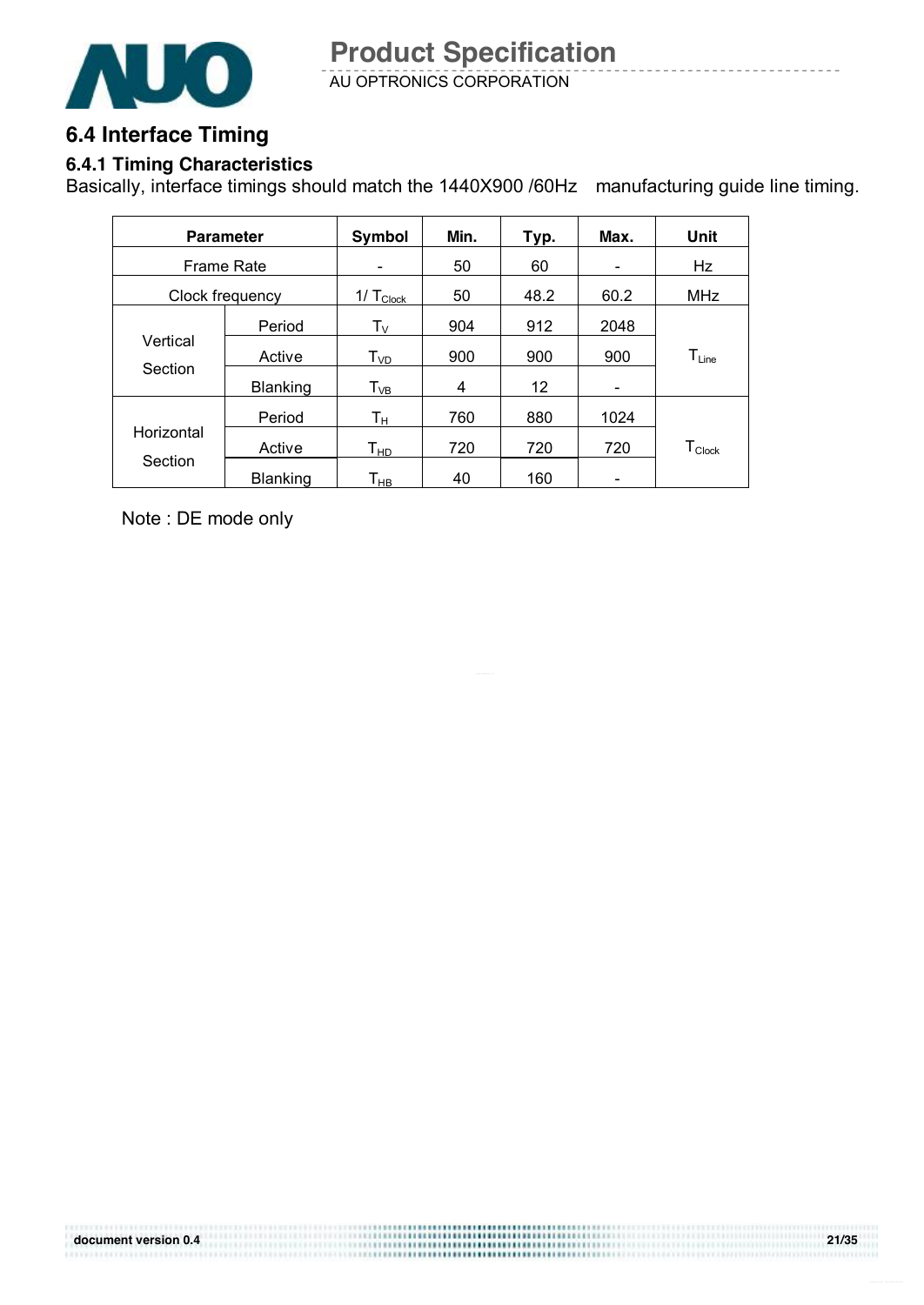

AU OPTRONICS CORPORATION

#### **6.4.2 Timing diagram**

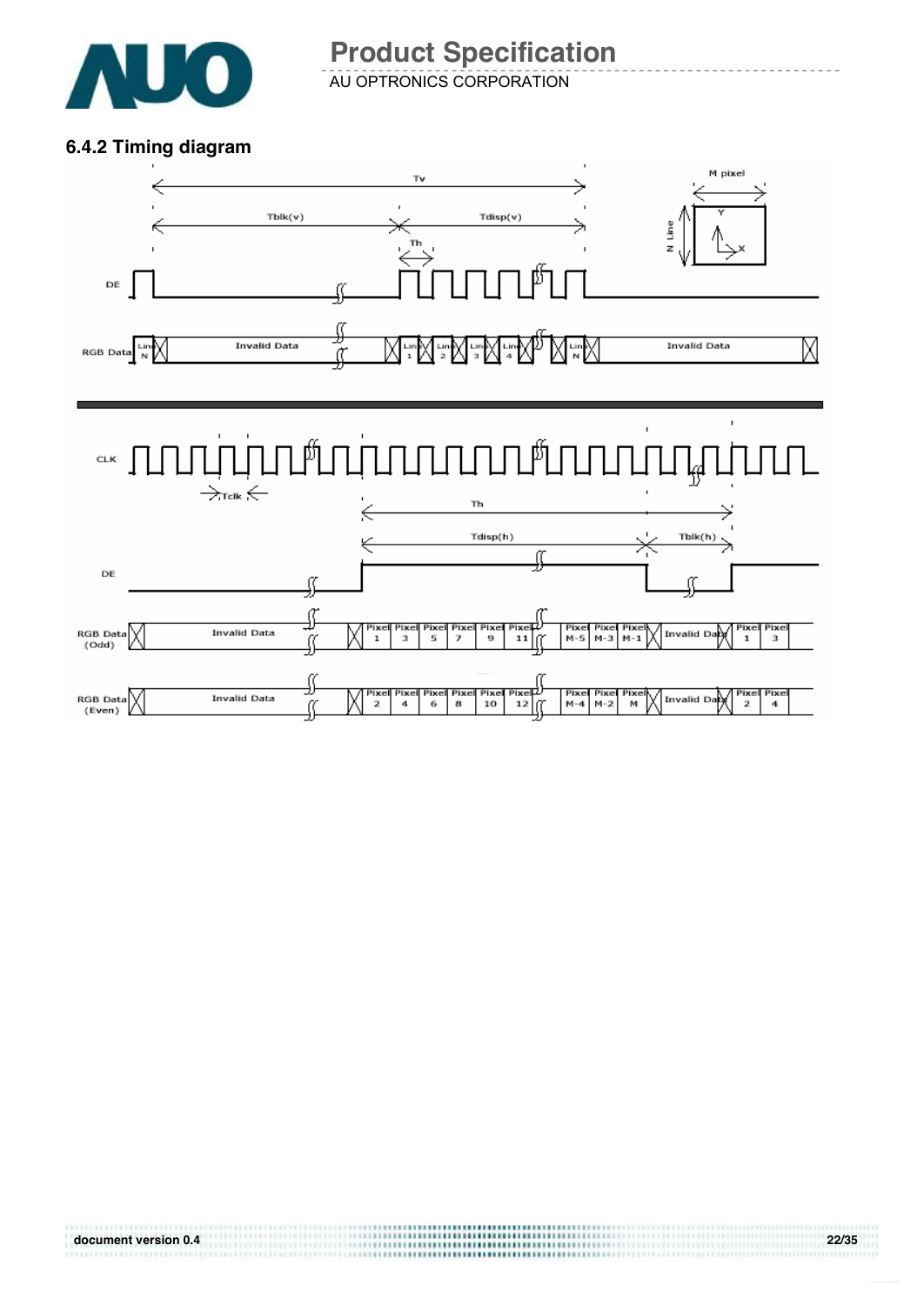

#### **6.5 Power ON/OFF Sequence**

VDD power and lamp on/off sequence is as follows. Interface signals are also shown in the chart. Signals from any system shall be Hi-Z state or low level when VDD is off.



#### **Power Sequence Timing**

|                  | Value |      |      |              |
|------------------|-------|------|------|--------------|
| <b>Parameter</b> | Min.  | Typ. | Max. | <b>Units</b> |
| T <sub>1</sub>   | 0.5   |      | 10   | (ms)         |
| T <sub>2</sub>   | 5     |      | 50   | (ms)         |
| T <sub>3</sub>   | 0.5   |      | 50   | (ms)         |
| T <sub>4</sub>   | 400   |      |      | (ms)         |
| T <sub>5</sub>   | 200   |      |      | (ms)         |
| T <sub>6</sub>   | 200   |      |      | (ms)         |
| T7               |       |      | 10   | (ms)         |

..................... ,,,,,,,,,,,,,,,,,,,,,,,,,,,,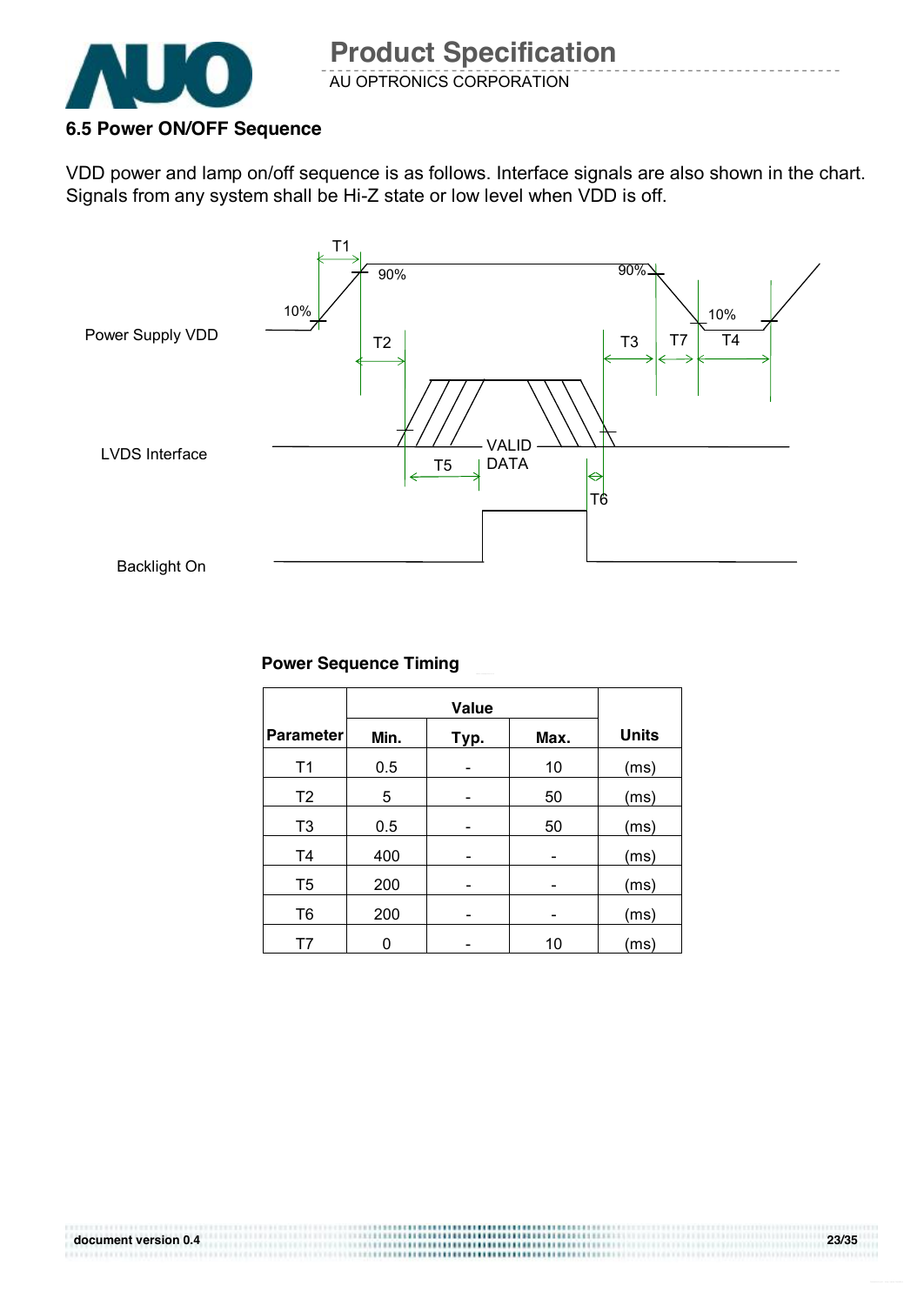

### **7. Connector Description**

Physical interface is described as for the connector on module.

These connectors are capable of accommodating the following signals and will be following components.

### **7.1 TFT LCD Module**

| <b>Connector Name / Designation</b> | <b>For Signal Connector</b>  |
|-------------------------------------|------------------------------|
| Manufacturer                        | JAE or compatible            |
| Type / Part Number                  | FI-XB30SL-HF10 or compatible |
| <b>Mating Housing/Part Number</b>   | FI-X30H or compatible        |

### **7.2 Backlight Unit**

Physical interface is described as for the connector on module.

These connectors are capable of accommodating the following signals and will be following components.

,,,,,,,,,,,,,,,,,,,,,,,,,,,,,

| <b>Connector Name / Designation</b> | <b>For Lamp Connector</b> |
|-------------------------------------|---------------------------|
| Manufacturer                        | JST                       |
| Type / Part Number                  | <b>BHSR-02VS-1</b>        |
| Mating Type / Part Number           | SM02B-BHSS-1-TB           |

#### **7.3 Signal for Lamp connector**

| Pin $#$ | <b>Cable color</b> | <b>Signal Name</b> |
|---------|--------------------|--------------------|
|         | Red                | Lamp High Voltage  |
|         | White              | Lamp Low Voltage   |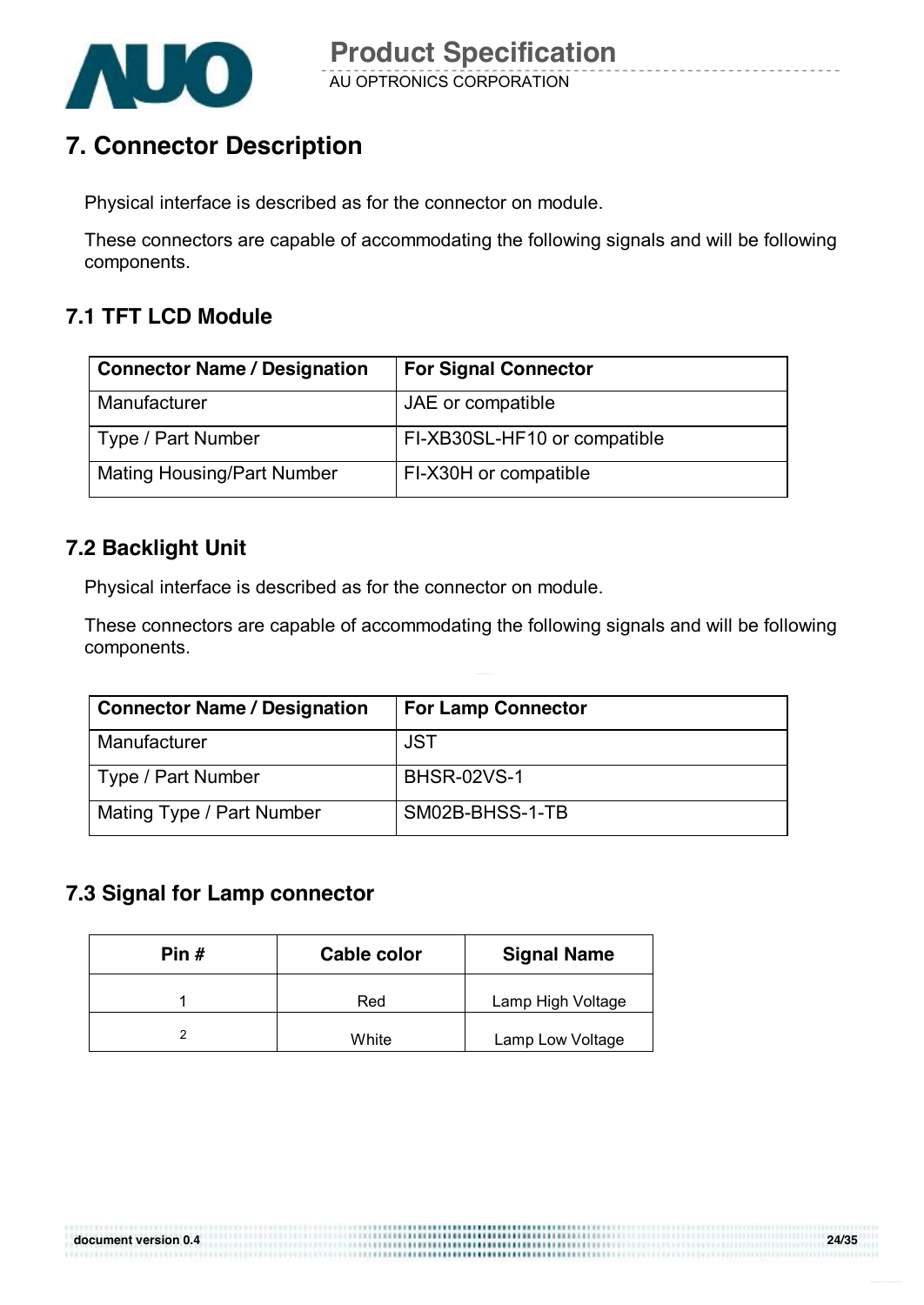

### **8. Vibration and Shock Test (Stand alone)**

### **8.1 Vibration Test**

#### **Test Spec:**

| Test method:  | Non-Operation                  |
|---------------|--------------------------------|
| Acceleration: | 1.5G                           |
| Frequency:    | 26 - 500Hz Random              |
| Sweep:        | 30 Minutes each Axis (X, Y, Z) |

### **8.2 Shock Test Spec:**

#### **Test Spec:**

| Test method:  | Non-Operation                  |
|---------------|--------------------------------|
| Acceleration: | 260 G, Half sine wave          |
| Active time:  | 2 ms                           |
| Pulse:        | X, Y, Z one time for each side |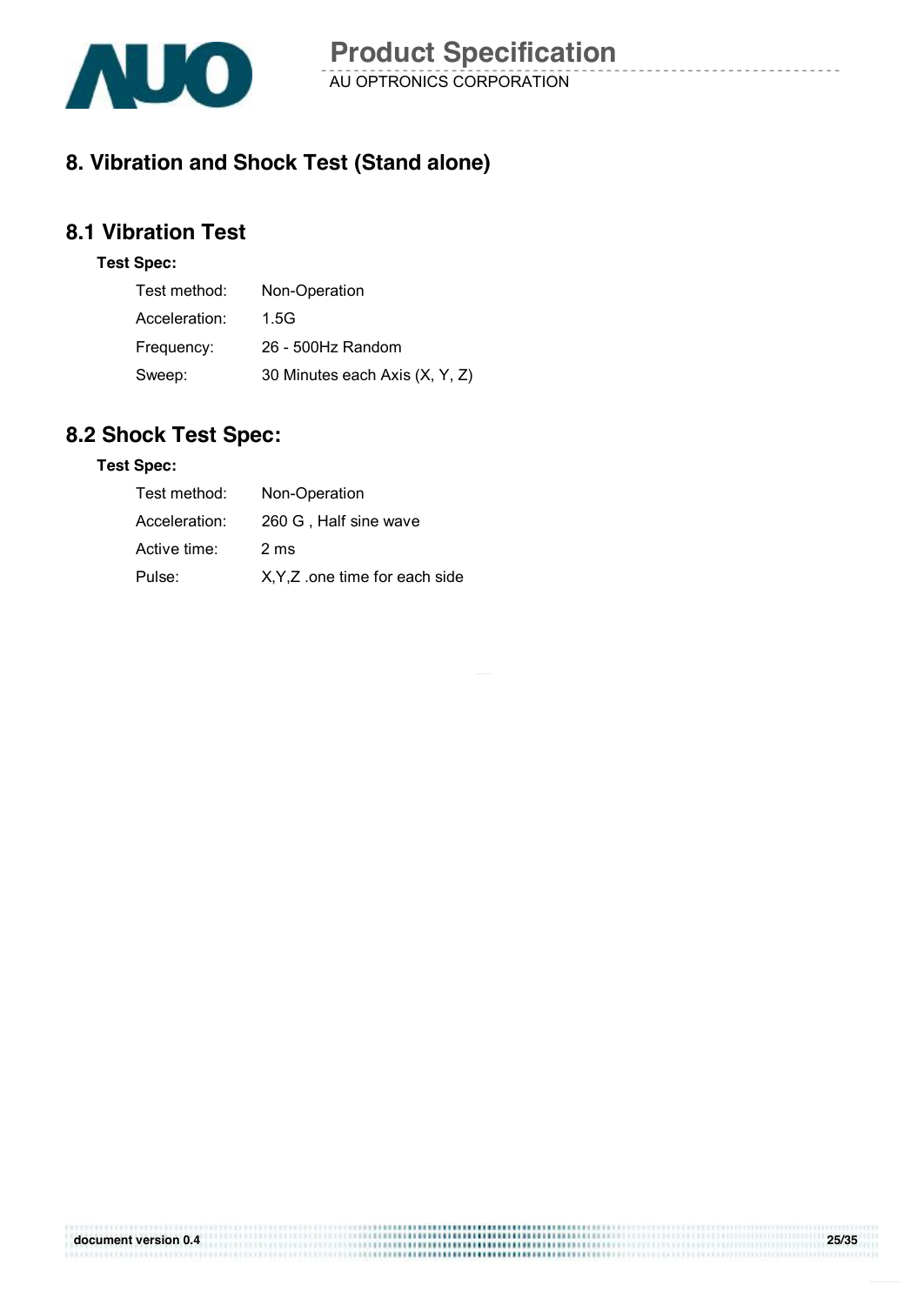

AU OPTRONICS CORPORATION **Product Specification** 

### **9. Reliability**

| <b>Items</b>                             | <b>Required Condition</b>                                                                                        | <b>Note</b> |
|------------------------------------------|------------------------------------------------------------------------------------------------------------------|-------------|
| Temperature Humidity<br><b>Bias</b>      | 40℃/95%,300Hrs                                                                                                   |             |
| <b>High Temperature</b><br>Operation     | 50℃/Dry,300Hrs                                                                                                   |             |
| Low Temperature<br>Operation             | $0^\circ$ C,300Hrs                                                                                               |             |
| On/Off Test                              | 25℃,150hrs(ON/30 sec. OFF/30sec., 10,000 cycles)                                                                 |             |
| <b>Hot Storage</b>                       | 65℃/20% RH, 300 hours                                                                                            |             |
| Cold Storage                             | -25℃/50% RH ,300 hours                                                                                           |             |
| Thermal Shock Test                       | -25℃/30 min ,65℃/30 min 100cycles non-OP                                                                         |             |
| <b>Shock Test</b><br>(Non-Operating)     | 260G, 2ms, Half-sine wave, +/- X, Y, Z direction, 1 cycle                                                        |             |
| <b>Vibration Test</b><br>(Non-Operating) | Sinusoidal vibration, 3.0 G zero-to-peak, 10 to 150 Hz, 30 mins in<br>each of three mutually perpendicular axes. |             |
| <b>ESD</b>                               | Contact :<br>±8KV/ operation<br>Air :<br>±15KV / operation                                                       | Note 1      |
| Image sticking                           | 10X10 checker pattern, 10 hrs, 25°C. The persisting pattern<br>should be disappeared in 5 minutes                |             |

Note1: According to EN61000-4-2 , ESD class B: Some performance degradation allowed. No data lost

...................... 

. Self-recoverable. No hardware failures.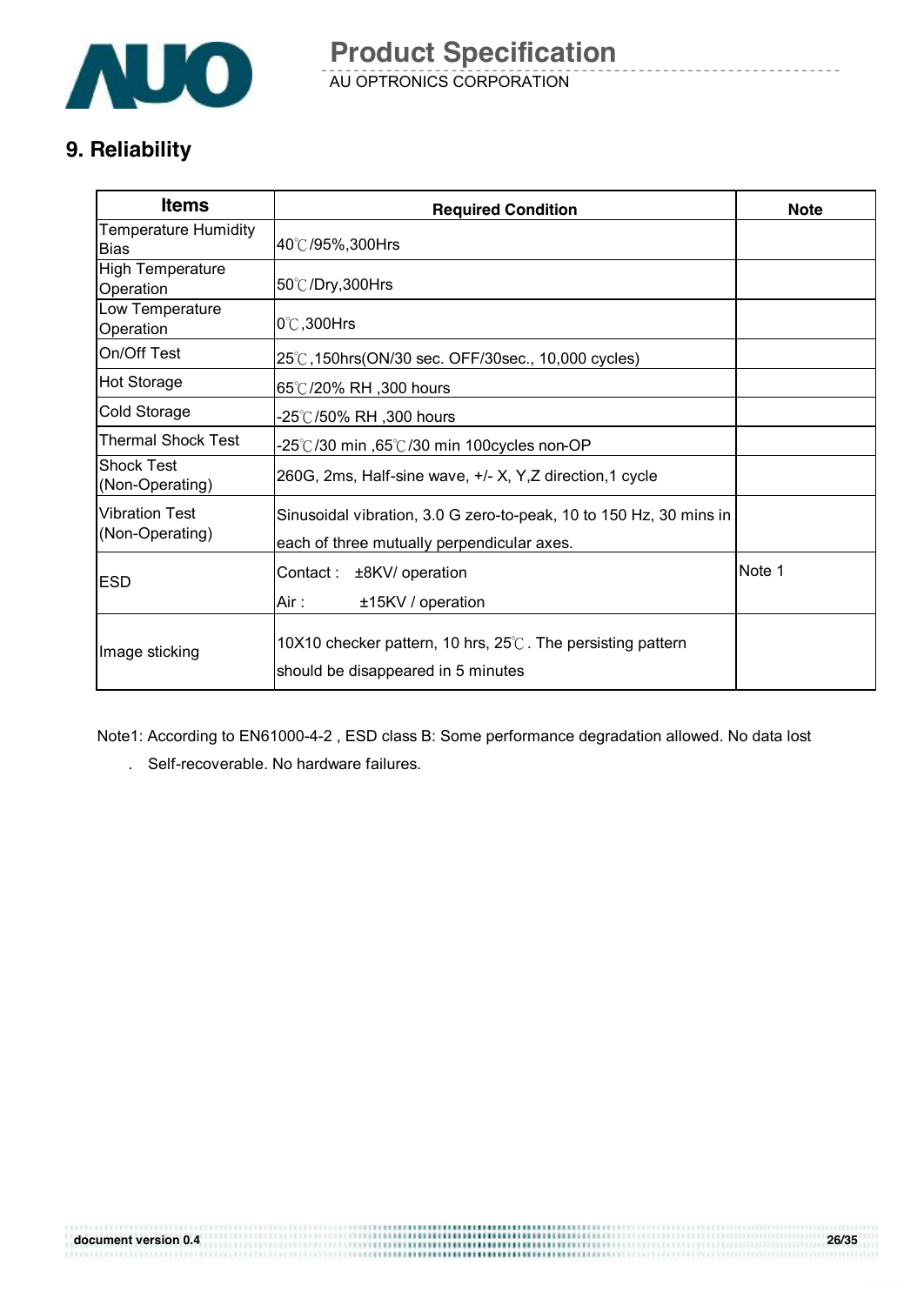### **10. Mechanical Characteristics**

### **10.1 LCM Outline Dimension**

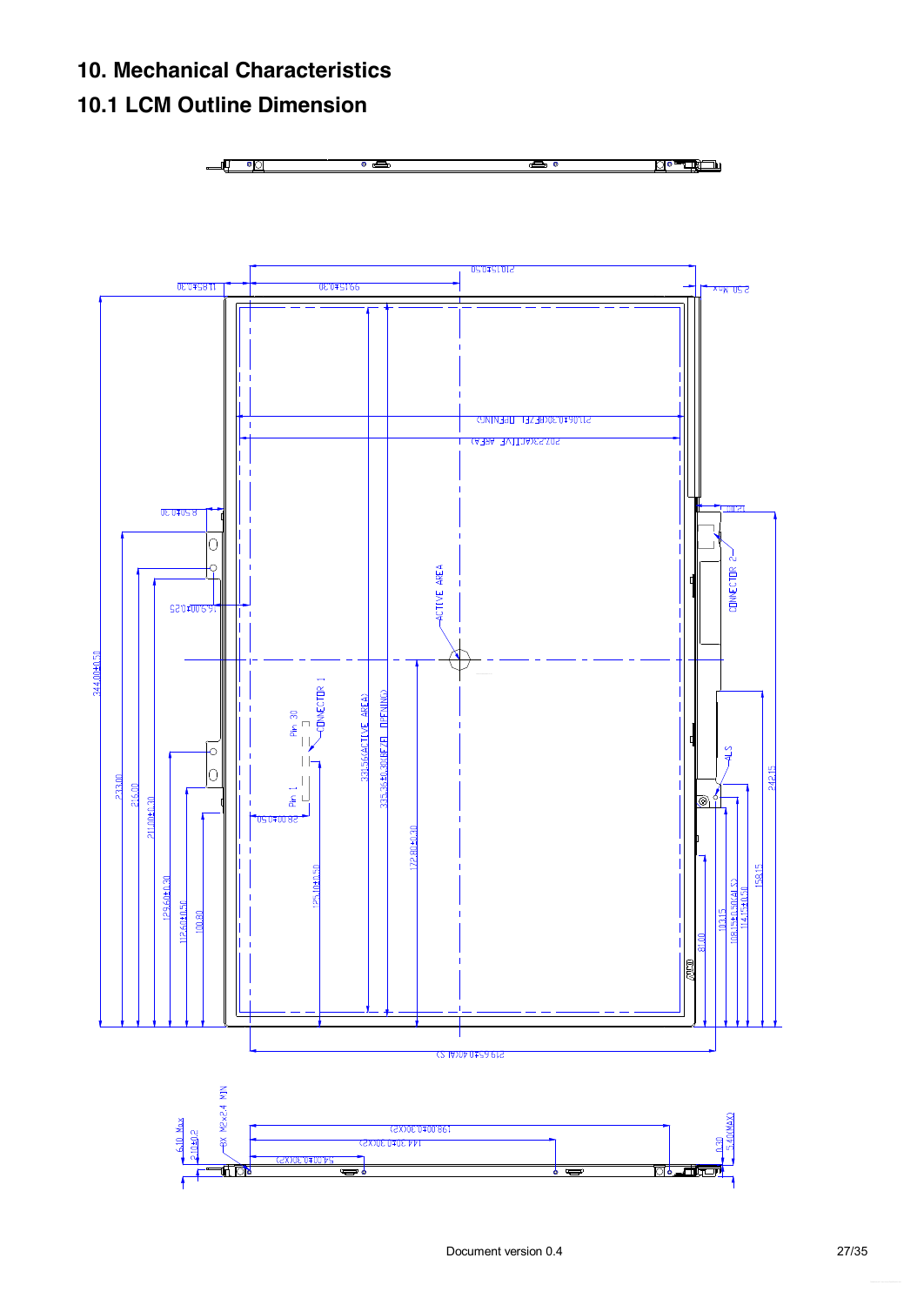

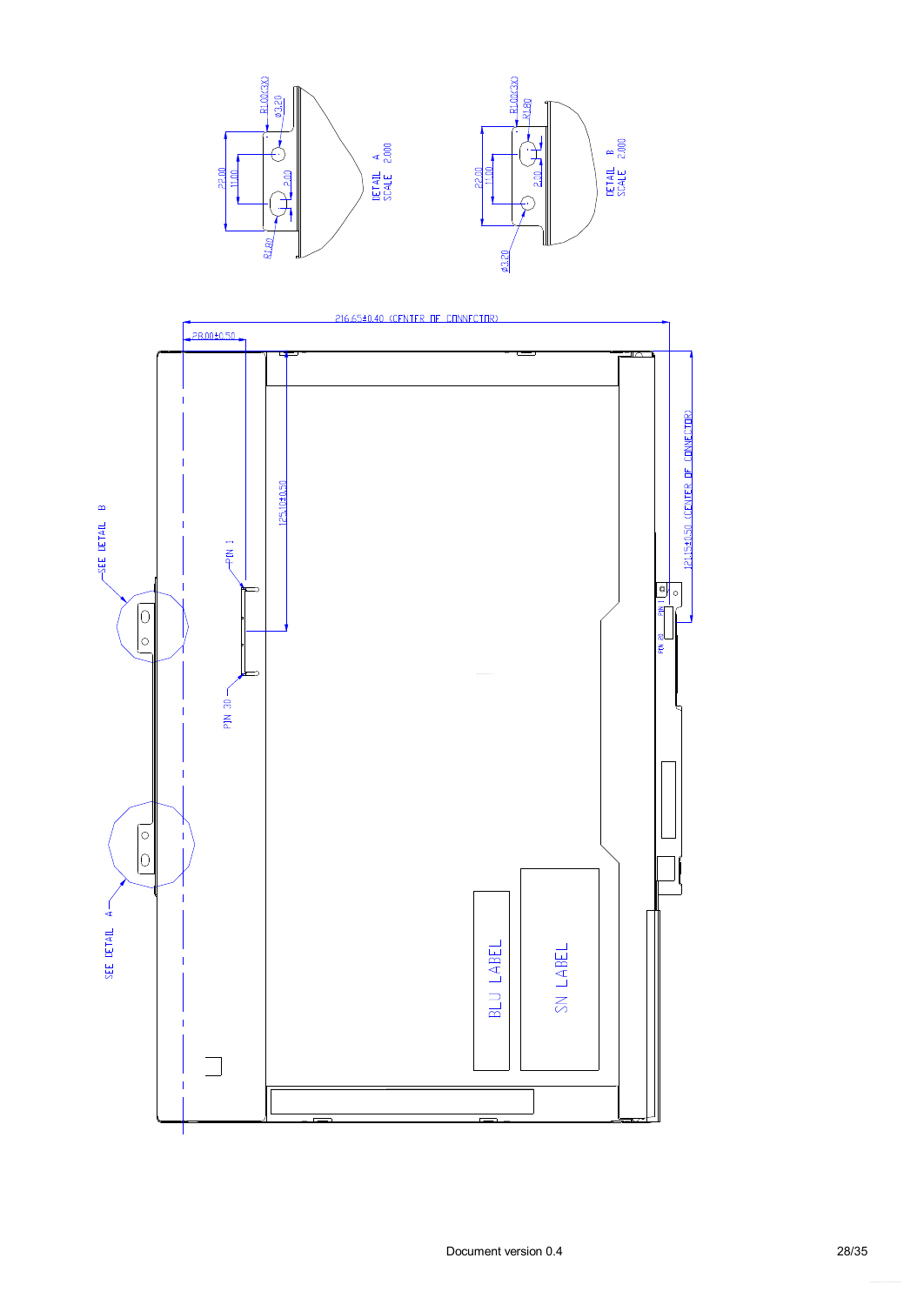### **11. Shipping and Package**

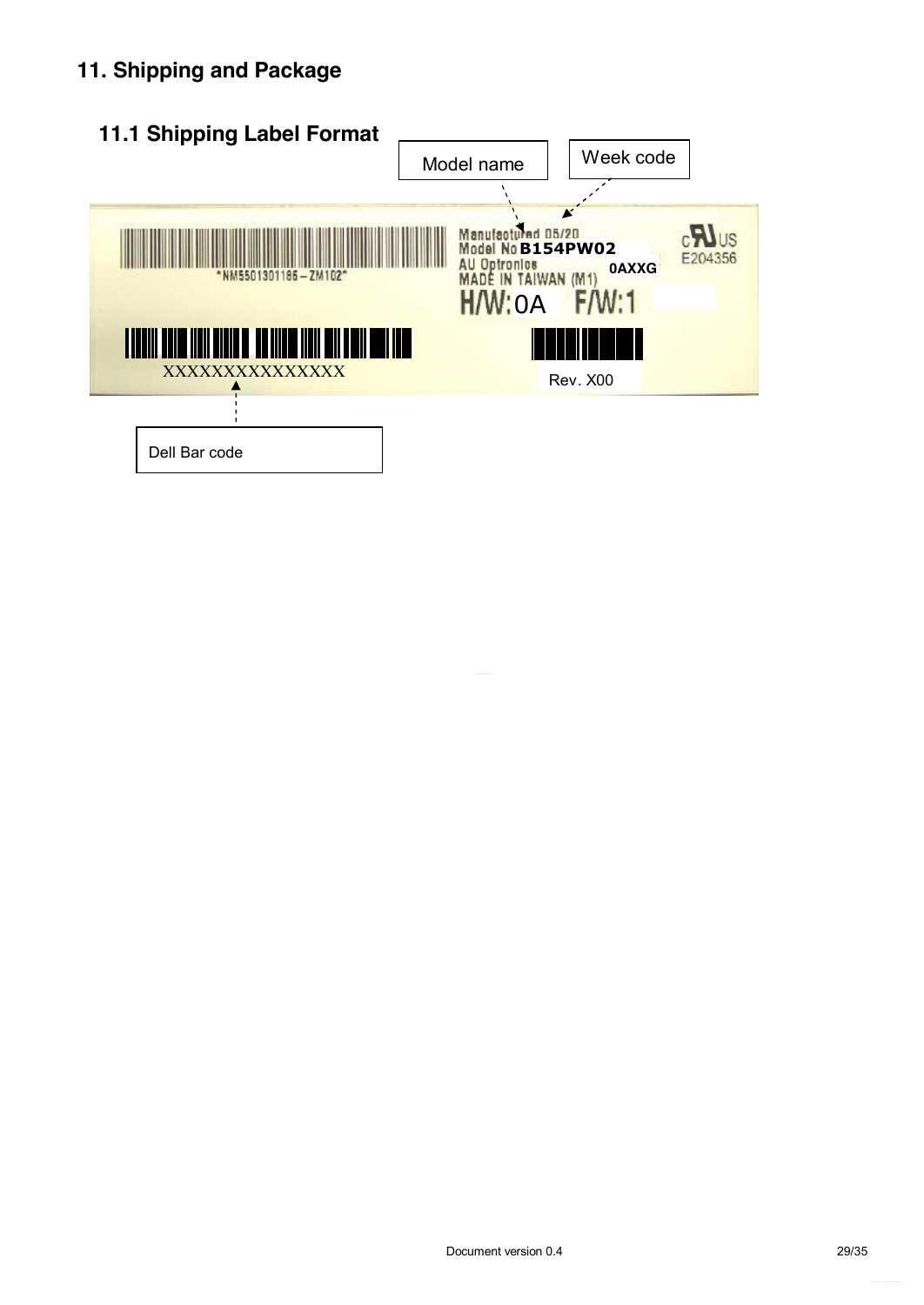### **11.2. Carton package**

The outside dimension of carton is 455 (L)mm x 380 (W)mm x 355 (H)mm



### **11.3 Shipping package of palletizing sequence**



Note : Limit of box palletizing = Max 3 layers(ship and stock conditions)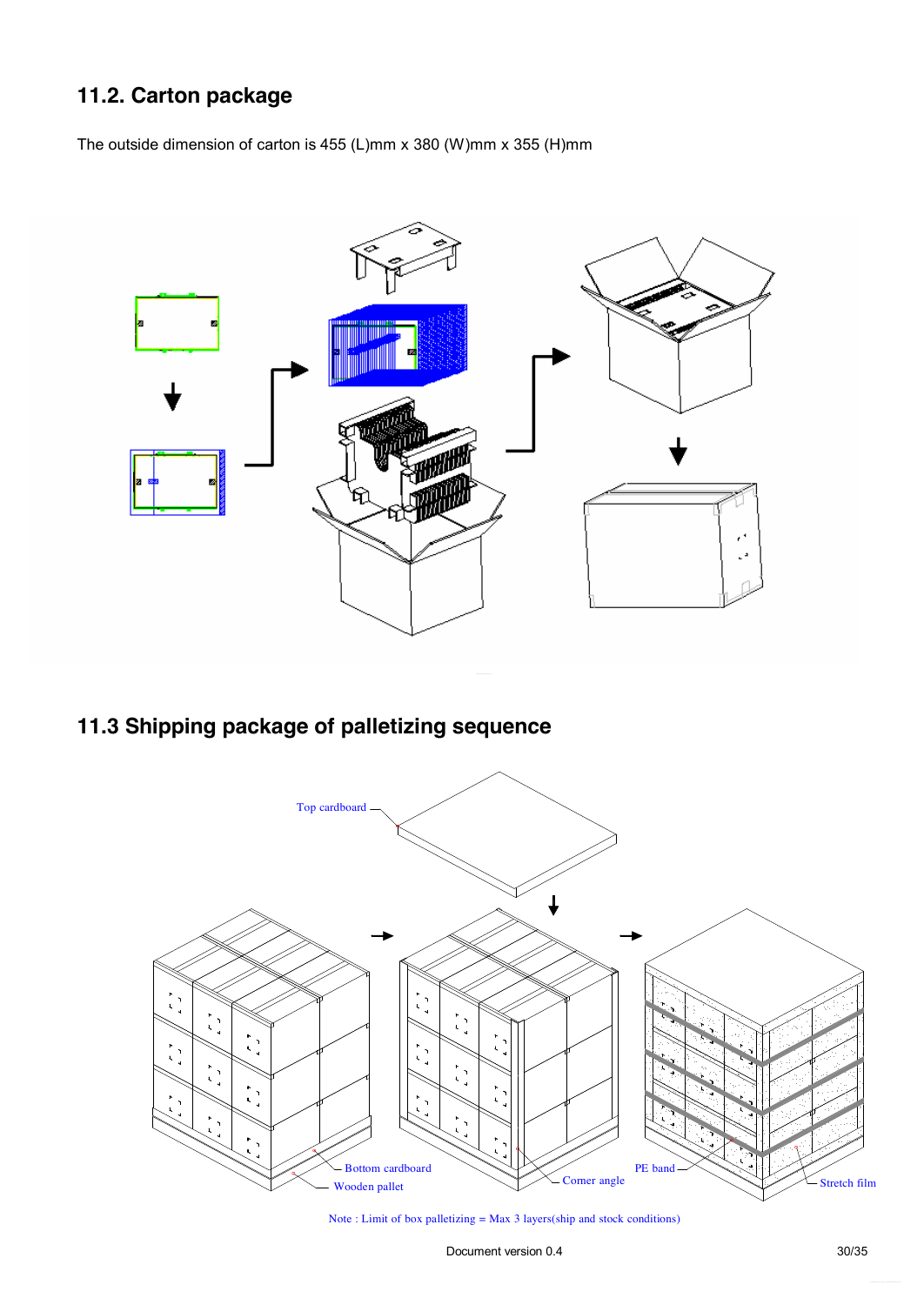## **12. Appendix: EDID description**

|                                                       | <b>Byte</b>    | <b>Field Name and Comments</b>                                                             | <b>Value</b>   |
|-------------------------------------------------------|----------------|--------------------------------------------------------------------------------------------|----------------|
|                                                       | (hex)          |                                                                                            | (hex)          |
|                                                       | 0              | <b>Header</b>                                                                              | 00             |
|                                                       | $\mathbf 1$    | <b>Header</b>                                                                              | <b>FF</b>      |
|                                                       | $\overline{2}$ | Header                                                                                     | FF             |
| Header                                                | 3              | <b>Header</b>                                                                              | FF             |
|                                                       | 4              | Header                                                                                     | FF             |
|                                                       | 5              | <b>Header</b>                                                                              | <b>FF</b>      |
|                                                       | 6              | Header                                                                                     | FF             |
|                                                       | $\overline{7}$ | <b>Header</b>                                                                              | 00             |
|                                                       | 8              | EISA manufacture code = 3 Character ID                                                     | 06             |
|                                                       | 9              | EISA manufacture code (Compressed ASCII)                                                   | <b>AF</b>      |
|                                                       | 0A             | Panel Supplier Reserved - Product Code                                                     | 77             |
|                                                       | 0 <sub>B</sub> | Panel Supplier Reserved - Product Code                                                     | 20             |
|                                                       | 0 <sub>C</sub> | LCD module Serial No - Preferred but Optional<br>("0" if not used)                         | 00             |
|                                                       | OD             | LCD module Serial No - Preferred but Optional<br>("0" if not used)                         | 00             |
| Vendor / Product<br>EDID Version                      | 0E             | LCD module Serial No - Preferred but Optional<br>("0" if not used)                         | 00             |
|                                                       | 0F             | LCD module Serial No - Preferred but Optional<br>("0" if not used)                         | 00             |
|                                                       | 10             | Week of manufacture                                                                        | 01             |
|                                                       | 11             | <b>Year of manufacture</b>                                                                 | 10             |
|                                                       | 12             | EDID structure version $# = 1$                                                             | 01             |
|                                                       | 13             | EDID revision $# = 3$                                                                      | 03             |
|                                                       | 14             | Video I/P definition = Digital I/P (80h)                                                   | 80             |
|                                                       | 15             | Max H image size $=$ (Rounded to cm)                                                       | 21             |
|                                                       | 16             | Max V image size $=$ (Rounded to cm)                                                       | 15             |
| Parameters<br><b>Display</b>                          | 17             | Display gamma = $(gamma \times 100) - 100 =$<br>Example:<br>$2.2 \times 100$ ) – 100 = 120 | 78             |
|                                                       | 18             | Feature support (no DPMS, Active off, RGB, timing BLK 1)                                   | 0A             |
|                                                       | 19             | Red/Green Low bit (RxRy/GxGy)                                                              | 1C             |
|                                                       | 1A             | Blue/White Low bit (BxBy/WxWy)                                                             | F <sub>5</sub> |
|                                                       | 1B             | <b>Red X</b><br>$Rx = 0.xxx$                                                               | 97             |
|                                                       | 1 <sub>C</sub> | <b>Red Y</b><br>$Ry = 0.xxx$                                                               | 58             |
| Panel Color<br>Coordinates                            | 1D             | Green X<br>$Gx = 0.xxx$                                                                    | 50             |
|                                                       | 1E             | Green Y<br>$Gy = 0.xxx$                                                                    | 8E             |
|                                                       | 1F             | <b>Blue X</b><br>$Bx = 0.xxx$                                                              | 27             |
|                                                       | 20             | <b>Blue Y</b><br>$By = 0.xxx$                                                              | 27             |
|                                                       | 21             | White X<br>$Wx = 0.xxx$                                                                    | 50             |
|                                                       | 22             | White Y<br>$Wy = 0.xxx$                                                                    | 54             |
|                                                       | 23             | Established timings 1 (00h if not used)                                                    | 00             |
| Timings<br>Establis<br>hed                            | 24             | <b>Established timings 2</b><br>(00h if not used)                                          | $00\,$         |
|                                                       | 25             | Manufacturer's timings<br>(00h if not used)                                                | 00             |
|                                                       | 26             | (01h if not used)<br>Standard timing ID1                                                   | 01             |
| d Timing<br>Standar<br>$\mathbf{\underline{\square}}$ | 27             | Standard timing ID1<br>(01h if not used)                                                   | 01             |
|                                                       | 28             | Standard timing ID2<br>(01h if not used)                                                   | 01             |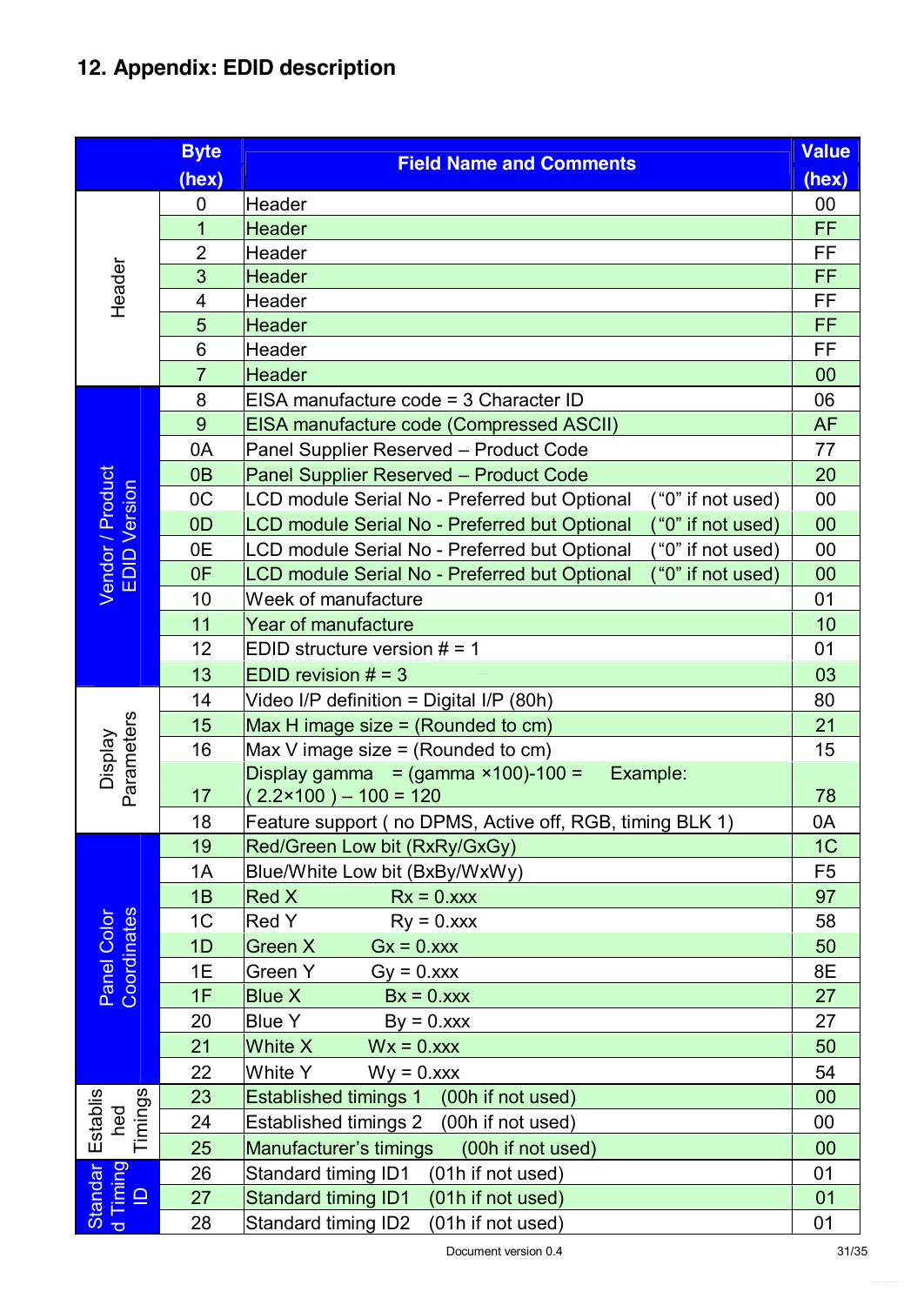|                             | 29 | Standard timing ID2 (01h if not used)                                                                         | 01             |
|-----------------------------|----|---------------------------------------------------------------------------------------------------------------|----------------|
|                             | 2A | Standard timing ID3<br>(01h if not used)                                                                      | 01             |
|                             | 2B | <b>Standard timing ID3</b><br>(01h if not used)                                                               | 01             |
|                             | 2C | Standard timing ID4<br>(01h if not used)                                                                      | 01             |
|                             | 2D | Standard timing ID4<br>(01h if not used)                                                                      | 01             |
|                             | 2E | Standard timing ID5<br>(01h if not used)                                                                      | 01             |
|                             | 2F | <b>Standard timing ID5</b><br>(01h if not used)                                                               | 01             |
|                             | 30 | Standard timing ID6<br>(01h if not used)                                                                      | 01             |
|                             | 31 | <b>Standard timing ID6</b><br>(01h if not used)                                                               | 01             |
|                             | 32 | Standard timing ID7<br>(01h if not used)                                                                      | 01             |
|                             | 33 | Standard timing ID7<br>(01h if not used)                                                                      | 01             |
|                             | 34 | Standard timing ID8<br>(01h if not used)                                                                      | 01             |
|                             | 35 | <b>Standard timing ID8</b><br>(01h if not used)                                                               | 01             |
|                             |    | Pixel Clock/10,000                                                                                            |                |
|                             | 36 | (LSB)                                                                                                         | <b>9E</b>      |
|                             |    | Pixel Clock/10,000                                                                                            |                |
|                             | 37 | (MSB)                                                                                                         | 25             |
|                             | 38 | Horizontal Active = 1024 pixels                                                                               |                |
|                             |    | (lower 8 bits)<br>Horizontal Blanking (Thbp) = 320 pixels<br>(lower 8)                                        | A <sub>0</sub> |
|                             | 39 | bits)                                                                                                         | 40             |
|                             |    | Horizontal Active/Horizontal blanking (Thbp)<br>(upper4:4)                                                    |                |
|                             | 3A | bits)                                                                                                         | 51             |
|                             | 3B | Vertical Active = 768 lines                                                                                   | 84             |
|                             |    | Vertical Blanking (Tvbp) = 38 lines (DE Blanking typ. for DE only                                             |                |
|                             | 3C | panels)                                                                                                       | OC             |
| Descripter #1               |    | Vertical Active: Vertical Blanking (Tvbp)                                                                     |                |
|                             | 3D | (upper4:4 bits)                                                                                               | 30             |
| iou                         | 3E | Horizontal Sync, Offset (Thfp) = 26 pixels                                                                    | 40             |
| $\overline{T}$              | 3F | Horizontal Sync, Pulse Width = 136 pixels                                                                     | 20             |
|                             | 40 | Vertical Sync, Offset (Tvfp) = 3 lines<br>Sync Width $= 6$ lines                                              | 33             |
|                             | 41 | Horizontal Vertical Sync Offset/Width upper 2 bits                                                            | 00             |
|                             | 42 | Horizontal Image Size = 304 mm                                                                                | 4B             |
|                             | 43 | Vertical image Size = 228 mm                                                                                  | <b>CF</b>      |
|                             | 44 | Horizontal Image Size / Vertical image size                                                                   | 10             |
|                             | 45 | Horizontal Border = 0 (Zero for Notebook LCD)                                                                 | 00             |
|                             | 46 | Vertical Border = $0$<br>(Zero for Notebook LCD)<br>Non-interlaced, Normal, no stereo, Separate sync, H/V pol | 00             |
|                             |    | Negatives, DE only note: LSB is set to "1" if panel is                                                        |                |
|                             | 47 | DE-timing only. H/V can be ignored.                                                                           | 19             |
|                             |    | Pixel Clock/10,000                                                                                            |                |
|                             | 48 | (LSB)                                                                                                         | 5A             |
|                             |    | Pixel Clock/10,000                                                                                            |                |
|                             | 49 | (MSB)                                                                                                         | 1F             |
|                             |    | <b>Horizontal Active</b><br>$=$ xxxx pixels                                                                   |                |
| <b>Timing Descripter #2</b> | 4A | (lower 8 bits)                                                                                                | A <sub>0</sub> |
|                             |    | Horizontal Blanking (Thbp) = $xxxx$ pixels<br>(lower 8)                                                       |                |
|                             | 4B | bits)                                                                                                         | 40             |
|                             | 4C |                                                                                                               | 51             |
|                             |    | Horizontal Active/Horizontal blanking (Thbp)<br>(upper4:4)<br>Document version 0.4                            | 32/35          |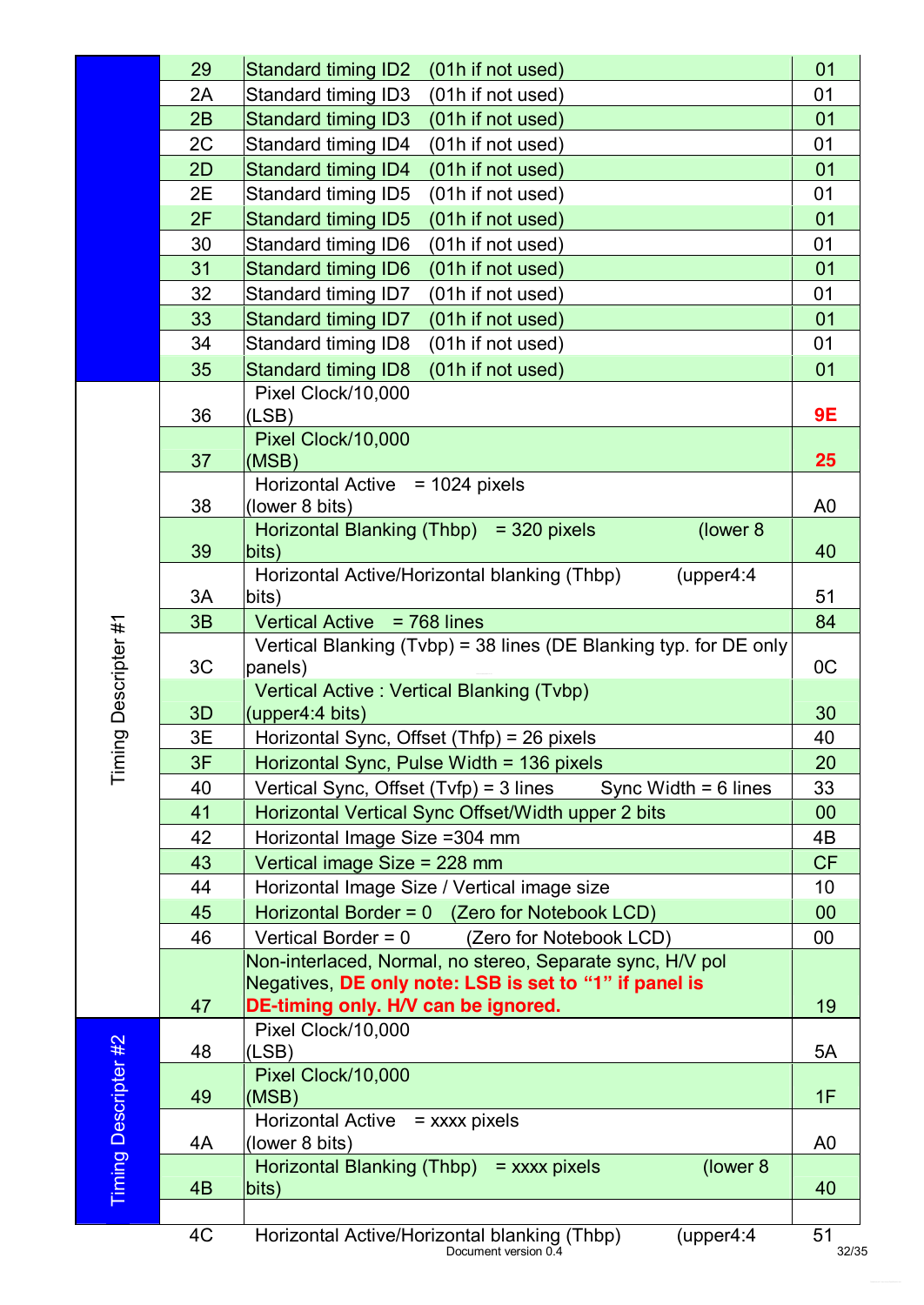|                                                                                                                                                    |                | bits)                                                                       |                        |
|----------------------------------------------------------------------------------------------------------------------------------------------------|----------------|-----------------------------------------------------------------------------|------------------------|
|                                                                                                                                                    | 4D             | Vertical Active = xxxx lines                                                | 84                     |
|                                                                                                                                                    |                | Vertical Blanking (Tvbp) = xxxx lines (DE Blanking typ. for DE              |                        |
|                                                                                                                                                    | 4E             | only panels)                                                                | 0C                     |
|                                                                                                                                                    |                | Vertical Active: Vertical Blanking (Tvbp)                                   |                        |
|                                                                                                                                                    | 4F             | (upper4:4 bits)                                                             | 30                     |
|                                                                                                                                                    | 50             | Horizontal Sync, Offset (Thfp) = xxxx pixels                                | 40                     |
|                                                                                                                                                    | 51             | Horizontal Sync, Pulse Width = xxxx pixels                                  | 20                     |
|                                                                                                                                                    | 52<br>53       | Vertical Sync, Offset $(Tvfp) = xx$ lines Sync Width = xx lines             | 33<br>00               |
|                                                                                                                                                    | 54             | Horizontal Vertical Sync Offset/Width upper 2 bits                          | 4B                     |
|                                                                                                                                                    | 55             | Horizontal Image Size = xxx mm                                              | <b>CF</b>              |
|                                                                                                                                                    | 56             | Vertical image Size = xxx mm<br>Horizontal Image Size / Vertical image size | 10                     |
|                                                                                                                                                    | 57             | Horizontal Border = $0$ (Zero for Notebook LCD)                             | 00                     |
|                                                                                                                                                    | 58             | Vertical Border = $0$<br>(Zero for Notebook LCD)                            | $00\,$                 |
|                                                                                                                                                    | 59             | Module "A" Revision =<br>Example: 00, 01, 02, 03, etc.                      | 00                     |
|                                                                                                                                                    | 5A             | Flag                                                                        | 00                     |
|                                                                                                                                                    | 5B             | Flag                                                                        | 00                     |
|                                                                                                                                                    | 5C             | Flag                                                                        | 00                     |
|                                                                                                                                                    | 5D             | <b>Dummy Descriptor</b>                                                     | <b>FE</b>              |
|                                                                                                                                                    | 5E             | Flag                                                                        | 00                     |
|                                                                                                                                                    | 5F             | Dell P/N 1 <sup>st</sup> Character                                          | 52                     |
|                                                                                                                                                    | 60             | Dell P/N 2 <sup>nd</sup> Character                                          | 50                     |
| ing Descripter #3<br>pecific information                                                                                                           | 61             | Dell P/N 3 <sup>rd</sup> Character                                          | 36                     |
|                                                                                                                                                    | 62             | Dell P/N 4 <sup>th</sup> Character                                          | 34                     |
|                                                                                                                                                    | 63             | Dell P/N 5 <sup>th</sup> Character                                          | 31                     |
|                                                                                                                                                    | 64             | <b>LCD Supplier EEDID Revision #</b>                                        | 00                     |
| <b>U</b><br>Ē                                                                                                                                      | 65             | Manufacturer P/N                                                            | 42                     |
| Dell                                                                                                                                               | 66             | Manufacturer P/N                                                            | 31                     |
|                                                                                                                                                    | 67             | Manufacturer P/N                                                            | 35                     |
|                                                                                                                                                    | 68             | Manufacturer P/N                                                            | 34                     |
|                                                                                                                                                    | 69             | <b>Manufacturer P/N</b>                                                     | 50                     |
|                                                                                                                                                    | 6A             | Manufacturer P/N                                                            | 57                     |
|                                                                                                                                                    |                | Manufacturer P/N (If <13 char, then terminate with ASCII code               |                        |
|                                                                                                                                                    | 6 <sub>B</sub> | 0Ah, set remaining char = 20h)                                              | 32                     |
|                                                                                                                                                    | 6C             | Flag                                                                        | 00                     |
|                                                                                                                                                    | 6D             | Flag                                                                        | 00                     |
|                                                                                                                                                    | 6E             | Flag                                                                        | 00                     |
|                                                                                                                                                    | 6F             | Data Type Tag:                                                              | <b>FE</b>              |
|                                                                                                                                                    | 70             | Flag                                                                        | 00                     |
| Descripter #4                                                                                                                                      | 71             | <b>SMBUS Value = XX nits</b>                                                | 26                     |
|                                                                                                                                                    | 72             | SMBUS Value = XX nits                                                       | 35                     |
|                                                                                                                                                    | 73             | <b>SMBUS Value = XX nits</b>                                                | 40                     |
| Timing<br>SMBUS Value = XX nits<br>74<br>75<br><b>SMBUS Value = XX nits</b><br>76<br>SMBUS Value = XXX nits<br>77<br><b>SMBUS Value = XXX nits</b> |                |                                                                             | 48                     |
|                                                                                                                                                    |                |                                                                             | 66                     |
|                                                                                                                                                    |                |                                                                             | <b>8B</b><br><b>BC</b> |
|                                                                                                                                                    |                |                                                                             |                        |